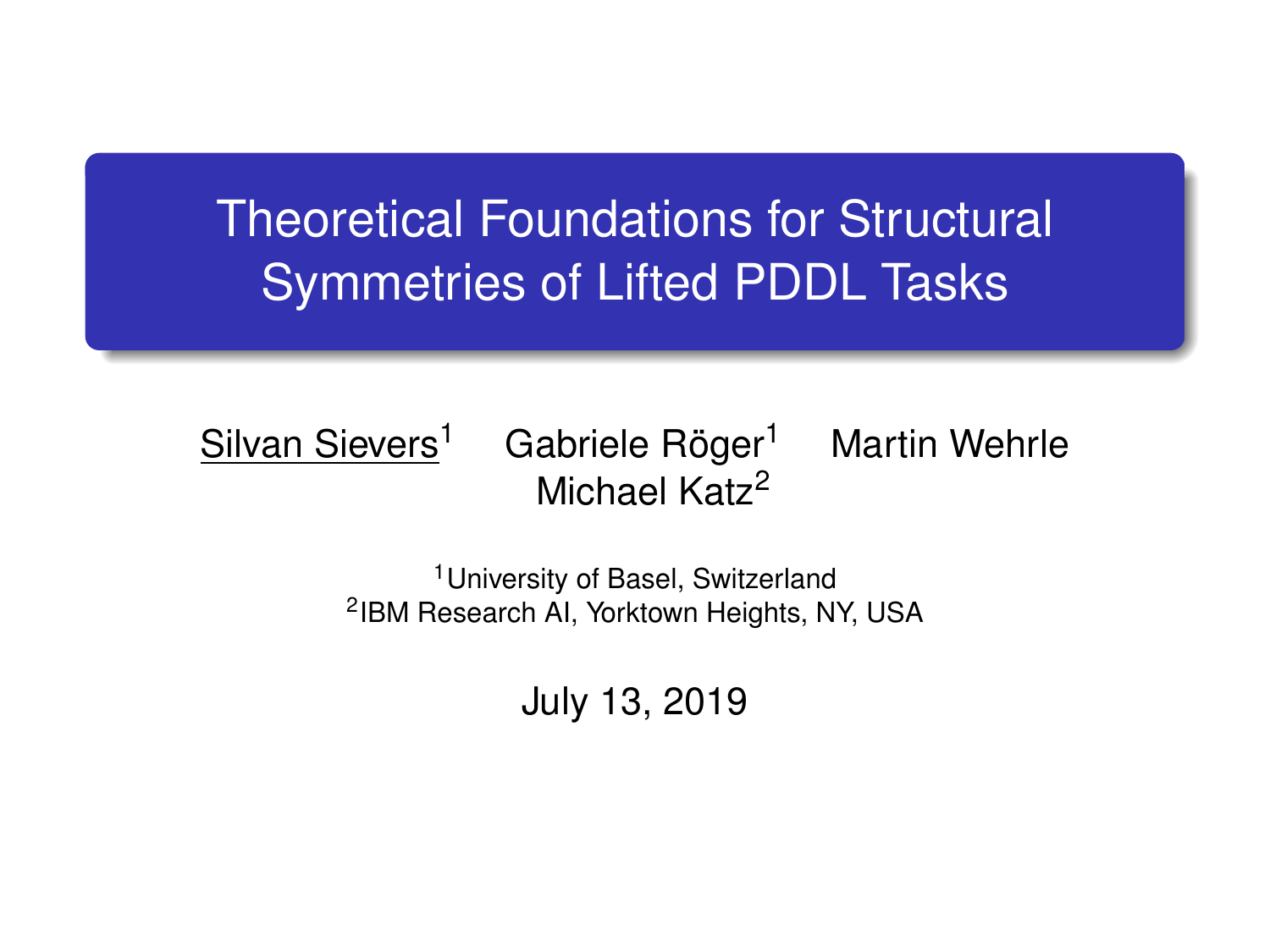|        | <b>Structural Symmetries</b> |
|--------|------------------------------|
| 000000 |                              |

[Relationship to Ground Symmetries](#page-11-0) [Graph Representation](#page-19-0) [Quantitative Analysis](#page-24-0)<br>  $\frac{1}{000}$ 

# **Motivation**

- Symmetries arise in many areas:
	- Model checking
	- SAT
	- **•** Petri nets
	- **Planning**
- Planning symmetries (mostly) of ground representations
- Potential application of symmetries before grounding:
	- Invariant synthesis/Speed up grounding
	- Task transformations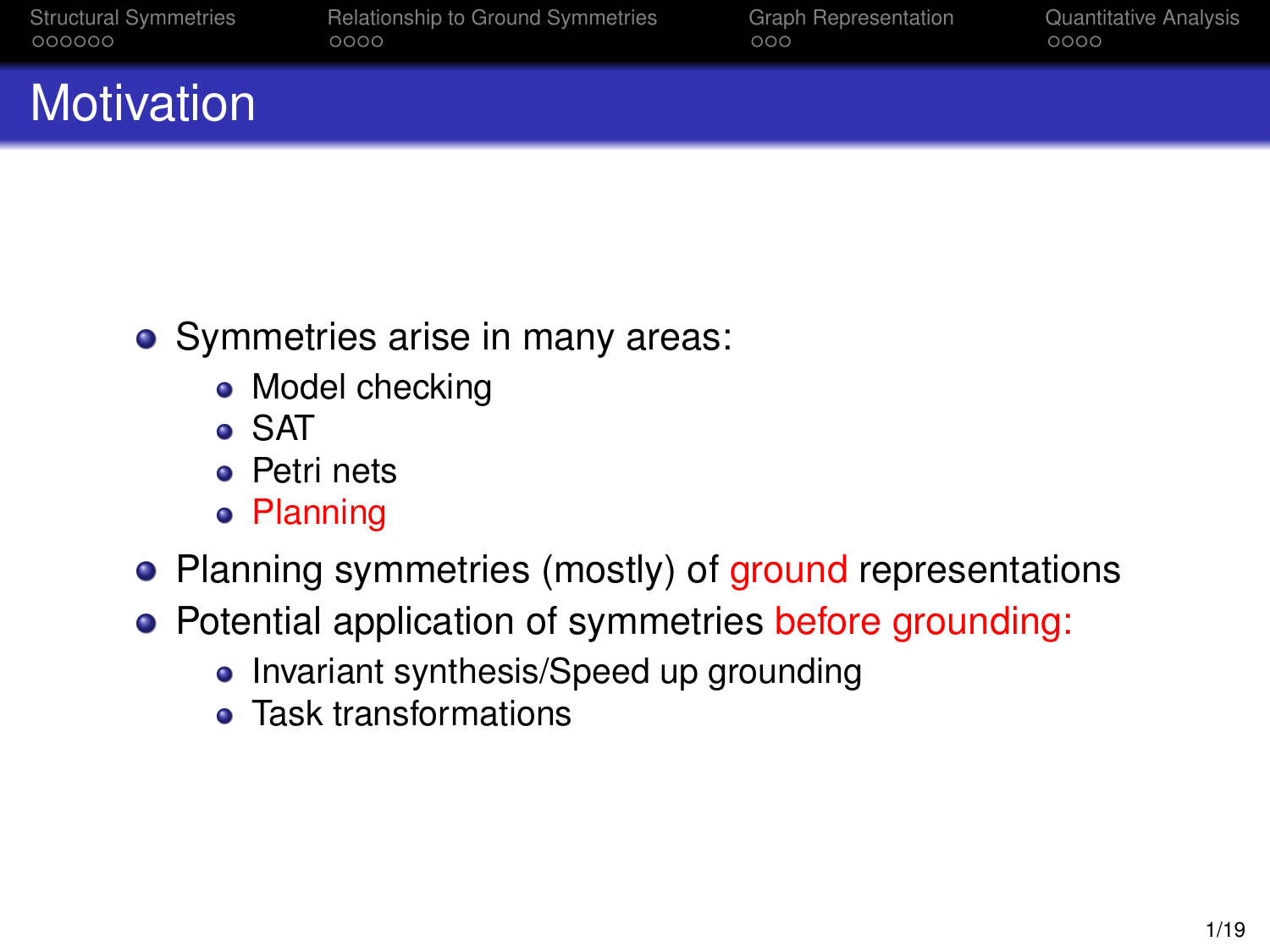|        | <b>Structural Symmetries</b> |
|--------|------------------------------|
| 000000 |                              |

[Relationship to Ground Symmetries](#page-11-0) [Graph Representation](#page-19-0) [Quantitative Analysis](#page-24-0)<br>  $\frac{1}{000}$ 

## **Contributions**

- Transfer structural symmetries to lifted planning tasks
- Investigate relationship between lifted and ground symmetries
- Provide graph representation of planning tasks for computing symmetries
- Quantitative analysis of IPC benchmarks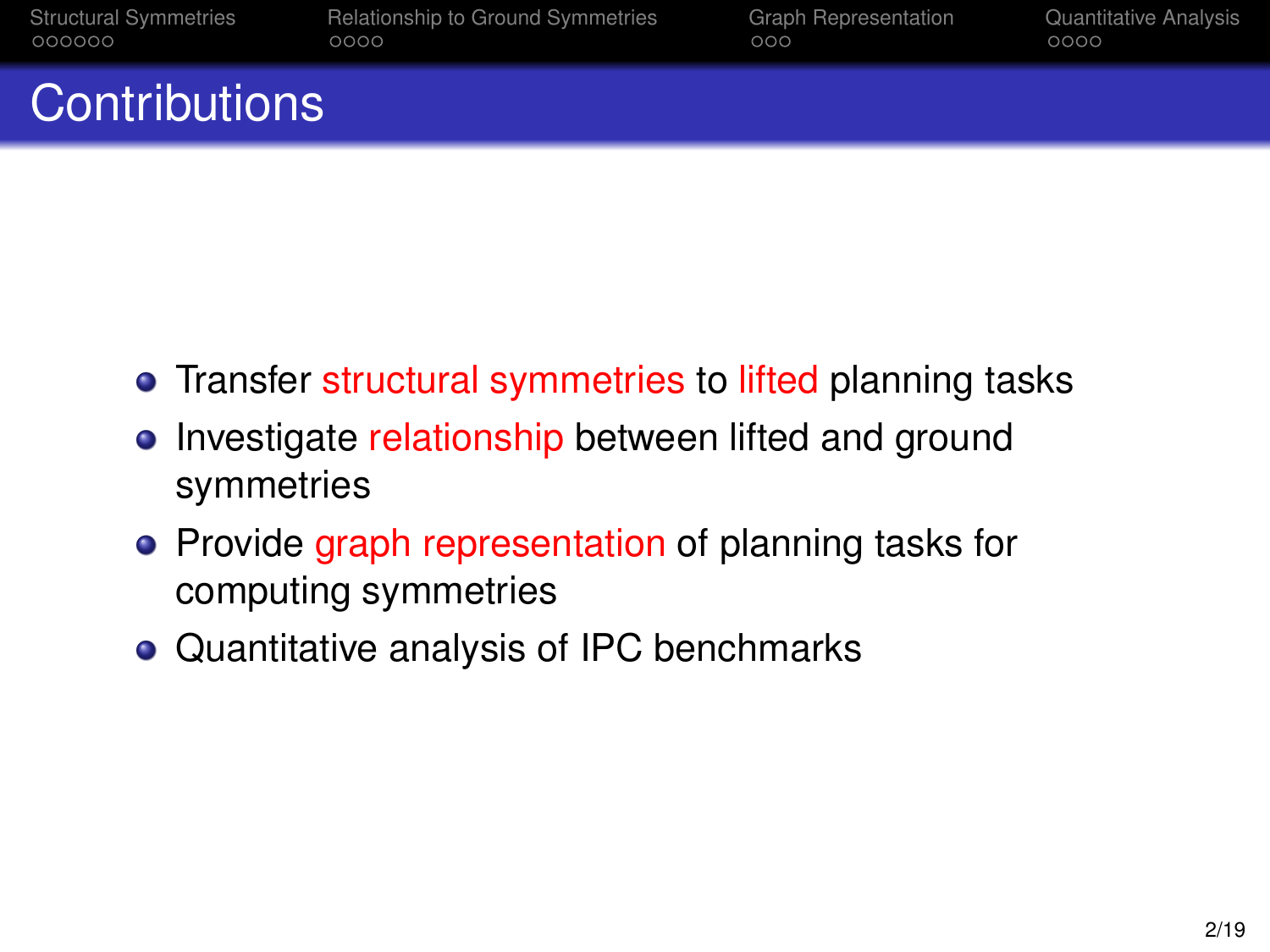<span id="page-3-0"></span>

|        | <b>Structural Symmetries</b> |
|--------|------------------------------|
| 000000 |                              |

[Relationship to Ground Symmetries](#page-11-0) [Graph Representation](#page-19-0) [Quantitative Analysis](#page-24-0)<br>  $\frac{1}{000}$ 

## **Outline**



**[Relationship to Ground Symmetries](#page-11-0)** 

- **[Graph Representation](#page-19-0)**
- **[Quantitative Analysis](#page-24-0)**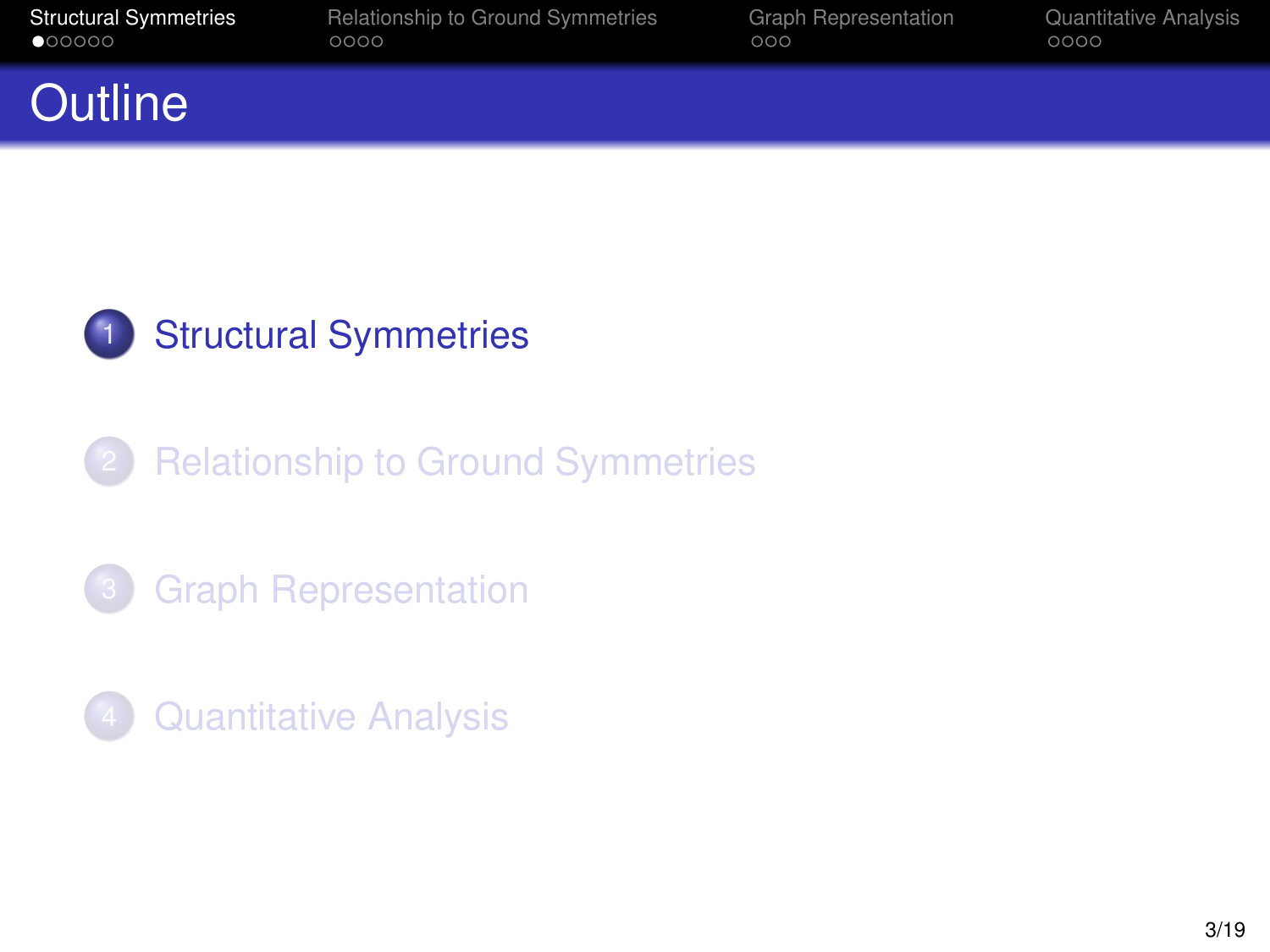[Structural Symmetries](#page-3-0) [Relationship to Ground Symmetries](#page-11-0) [Graph Representation](#page-19-0) [Quantitative Analysis](#page-24-0)<br>  $\overline{Q}$ <br>  $\overline{Q}$ 

### Abstract Structures

- *S*: set of symbols *s*, each with type *t*(*s*)
- Abstract structures over *S*:
	- *s* ∈ *S* abstract structure
	- **If**  $A_1, \ldots, A_n$  abstract structures, then also  $\langle A_1, \ldots, A_n \rangle$  and {*A*1, . . . , *An*} abstract structures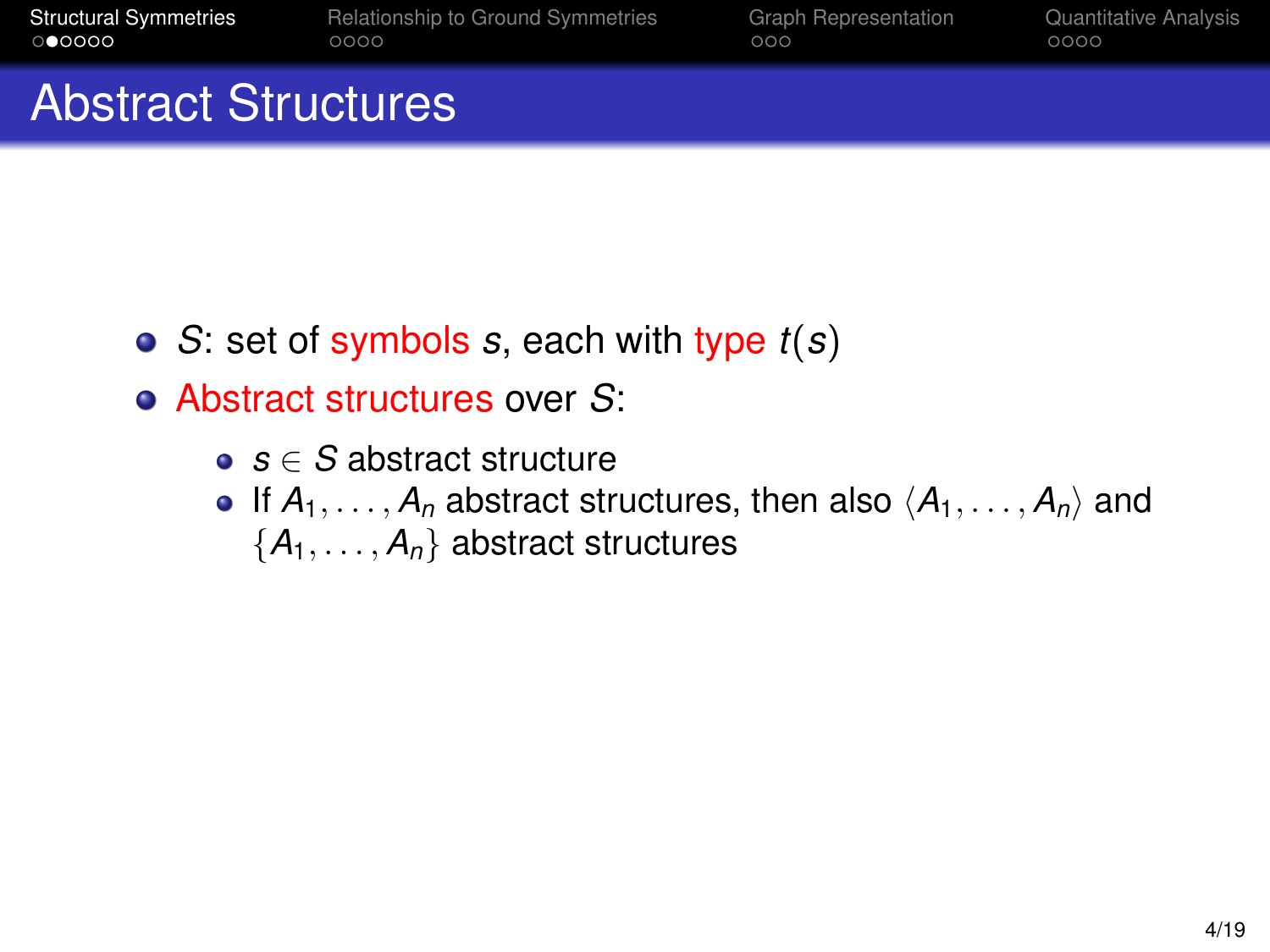[Structural Symmetries](#page-3-0) [Relationship to Ground Symmetries](#page-11-0) [Graph Representation](#page-19-0) [Quantitative Analysis](#page-24-0)<br>  $\overline{Q}$ <br>  $\overline{Q}$ 

### Abstract Structures

- *S*: set of symbols *s*, each with type *t*(*s*)
- Abstract structures over *S*:
	- *s* ∈ *S* abstract structure
	- **If**  $A_1, \ldots, A_n$  abstract structures, then also  $\langle A_1, \ldots, A_n \rangle$  and {*A*1, . . . , *An*} abstract structures
- Example:
	- $S = \{a, b, c, d\}, t(a) = t(b) = t_1, t(c) = t(d) = t_2$ •  $A = \{\langle a, c \rangle, \langle b, d \rangle, \{c, d\}\}\$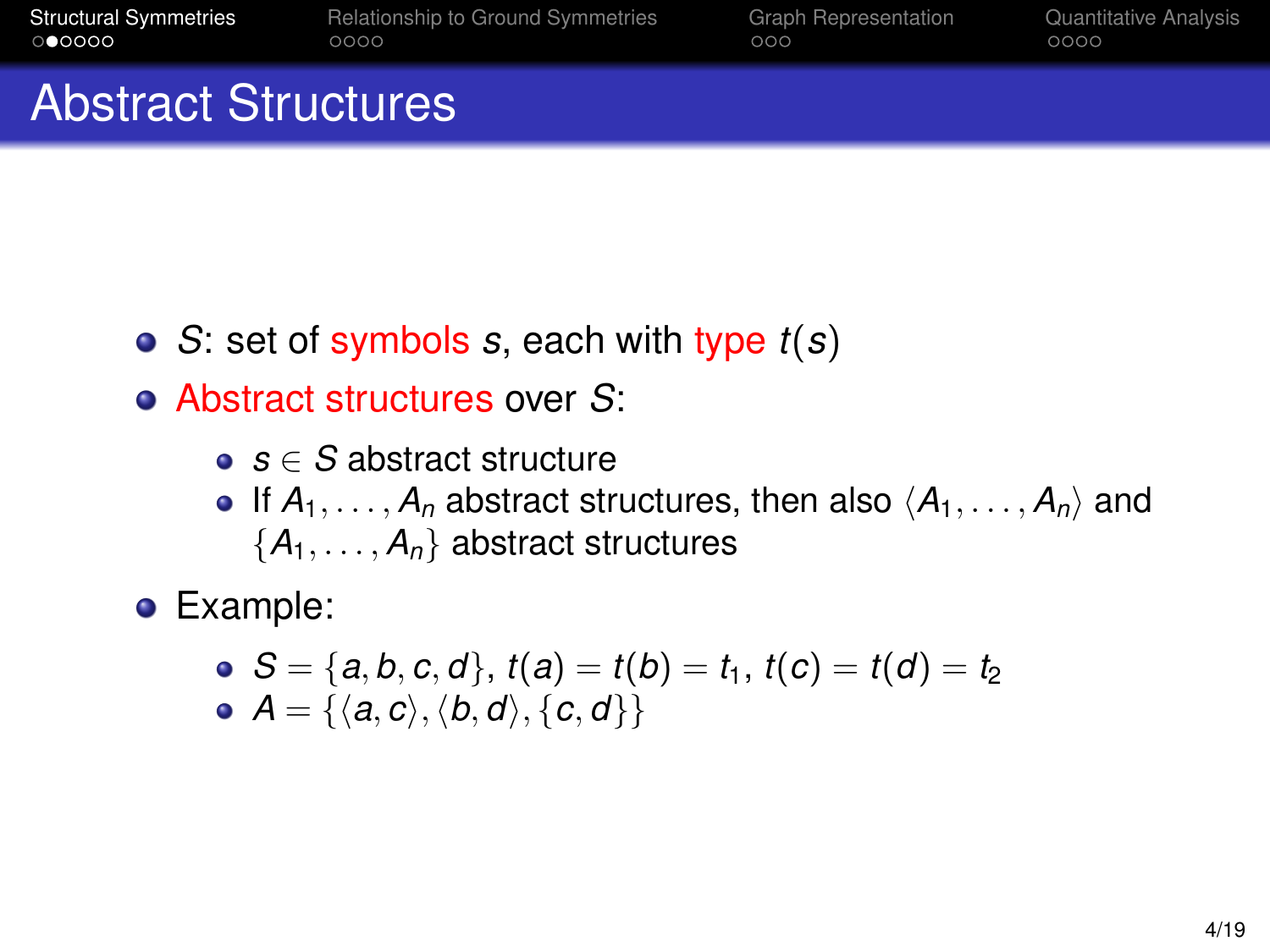[Structural Symmetries](#page-3-0) [Relationship to Ground Symmetries](#page-11-0) [Graph Representation](#page-19-0) [Quantitative Analysis](#page-24-0)<br>  $\begin{array}{cc}\n\text{C0}\bullet\text{O0}\bullet\text{O0}\n\end{array}$ 

## Structural Symmetries

- **•** Symbol mapping  $\sigma$ : permutation of *S* with  $t(\sigma(s)) = t(s)$
- Induced abstract structure mapping  $\tilde{\sigma}$ :

$$
\tilde{\sigma}(A) := \begin{cases}\n\sigma(A) & \text{if } A \in S \\
\{\tilde{\sigma}(A_1), \ldots, \tilde{\sigma}(A_n)\} & \text{if } A = \{A_1, \ldots, A_n\} \\
\langle \tilde{\sigma}(A_1), \ldots, \tilde{\sigma}(A_n) \rangle & \text{if } A = \langle A_1, \ldots, A_n \rangle\n\end{cases}
$$

 $\bullet$   $\sigma$  structural symmetry for abstract structure *A* if  $\tilde{\sigma}(A) = A$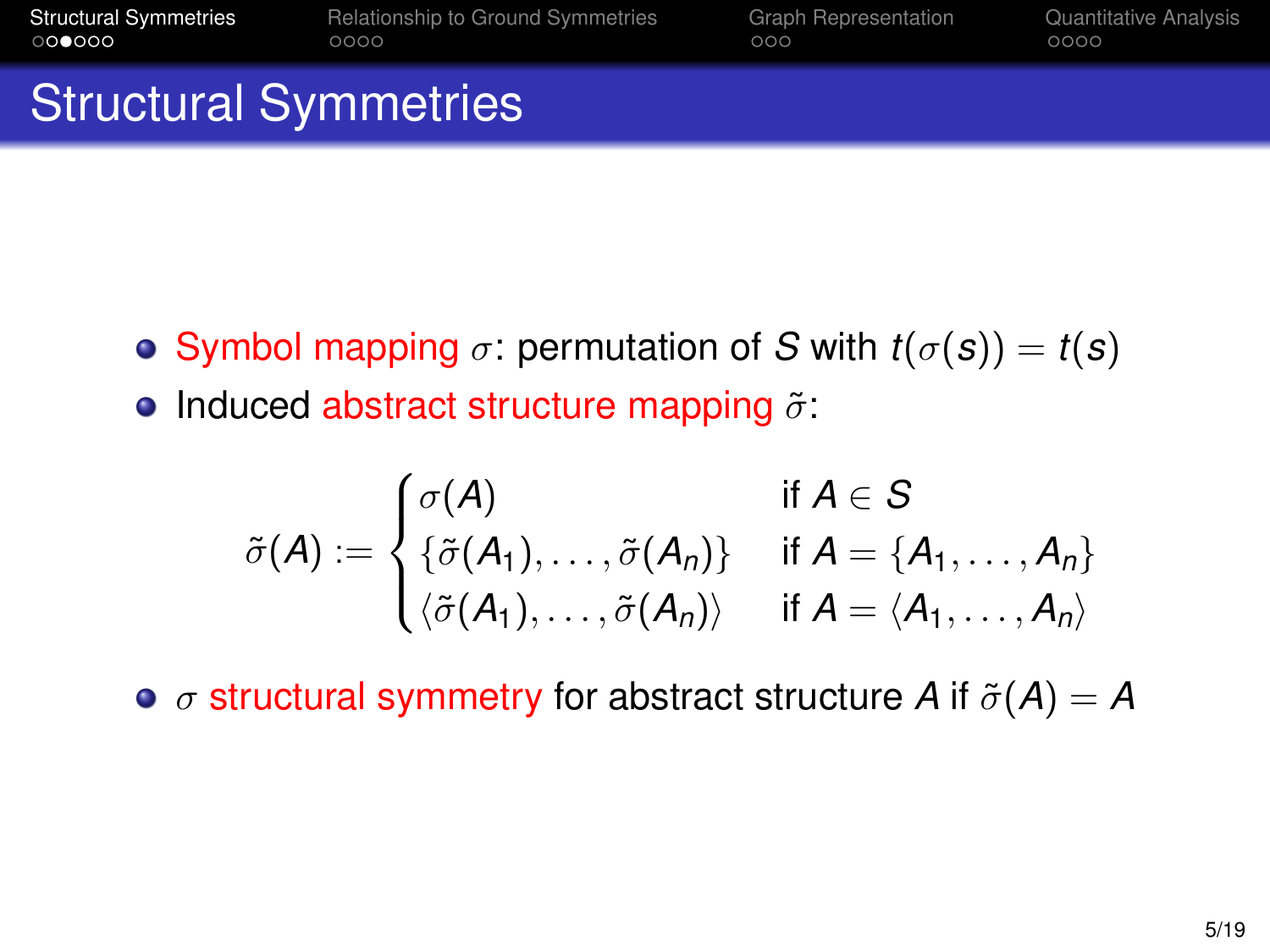| <b>Structural Symmetries</b> | Relationship to Ground Symmetries | <b>Graph Representation</b> | Quantitative Analysis |
|------------------------------|-----------------------------------|-----------------------------|-----------------------|
| 000000                       | 0000                              | 000                         | 0000                  |
| Example                      |                                   |                             |                       |

• Abstract structure:

• 
$$
S = \{a, b, c, d\}, t(a) = t(b) = t_1, t(c) = t(d) = t_2
$$
  
\n•  $A = \{\langle a, c \rangle, \langle b, d \rangle, \{c, d\}\}$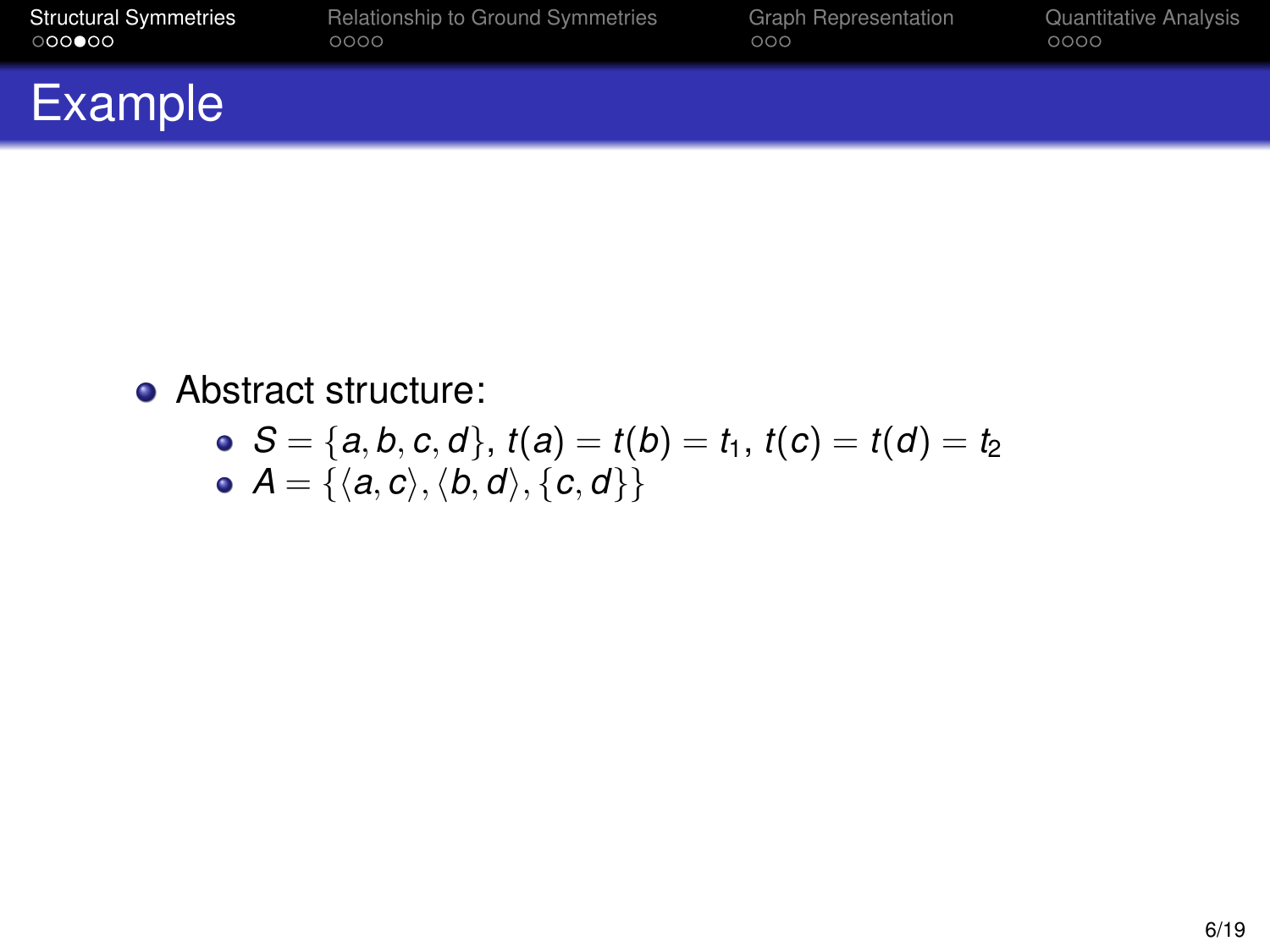| <b>Structural Symmetries</b> | Relationship to Ground Symmetries | <b>Graph Representation</b> | Quantitative Analysis |
|------------------------------|-----------------------------------|-----------------------------|-----------------------|
| 000000                       | 0000                              | 000                         | 0000                  |
| <b>Example</b>               |                                   |                             |                       |

• Abstract structure:

• 
$$
S = \{a, b, c, d\}, t(a) = t(b) = t_1, t(c) = t(d) = t_2
$$

$$
\bullet \ \ A = \{ \langle a, c \rangle, \langle b, d \rangle, \{c, d\} \}
$$

• Symmetry:

- Symbol mapping  $\sigma$ : swap *a* with *b*, swap *c* with *d*
- $\sigma$  is structural symmetry:  $\tilde{\sigma}(A) = \{ \langle b, d \rangle, \langle a, c \rangle, \{ d, c \} \} = A$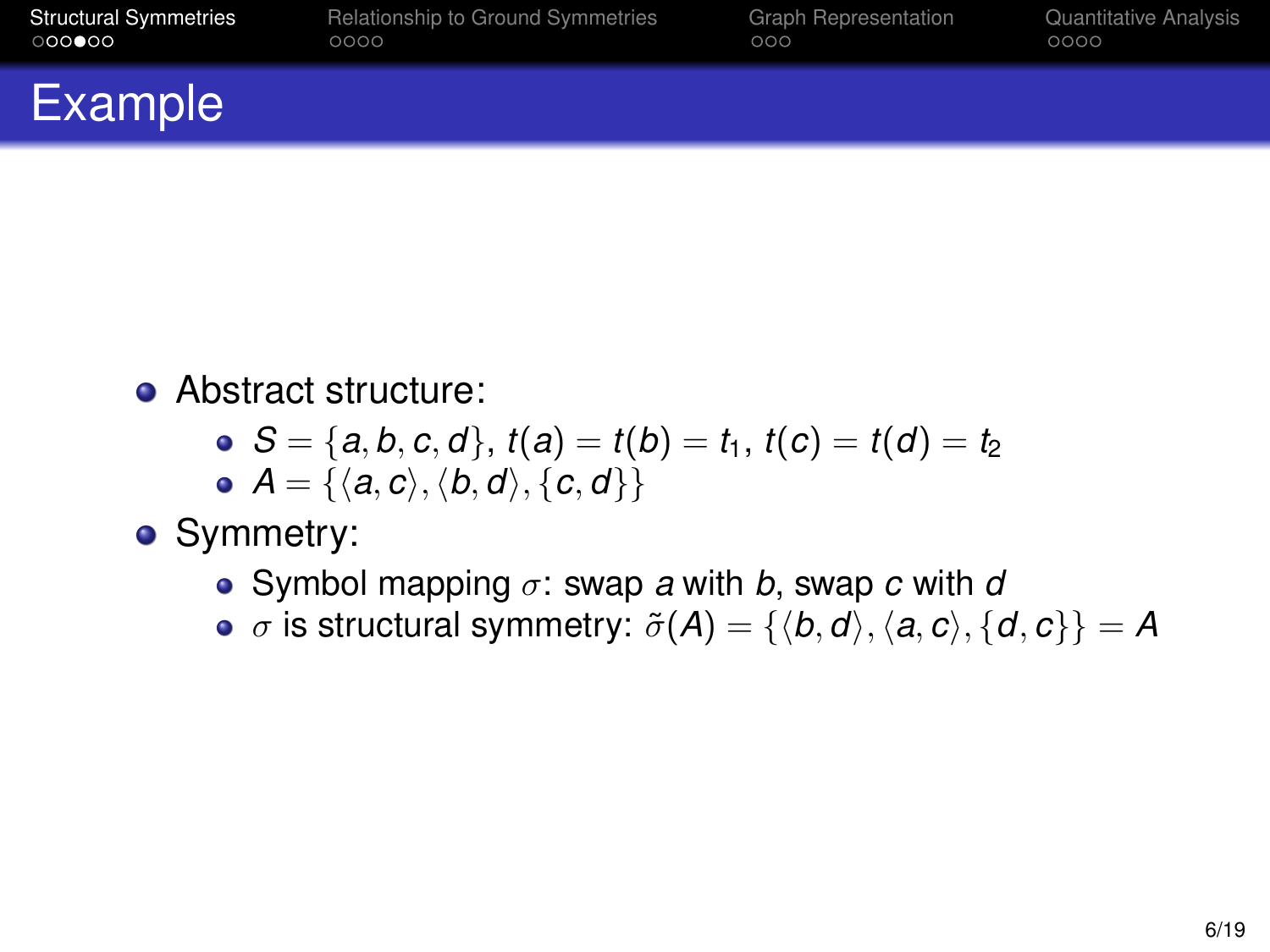## Lifted Planning Tasks as Abstract Structures

- Lifted representation: normalized PDDL with action costs
- Lifted planning task Π as abstract structure:
	- Symbols with the following types: object, variable, predicate, function, negation, *n* ∈ N
	- Abstract structures for modeling atoms, literals, function terms, operators, axioms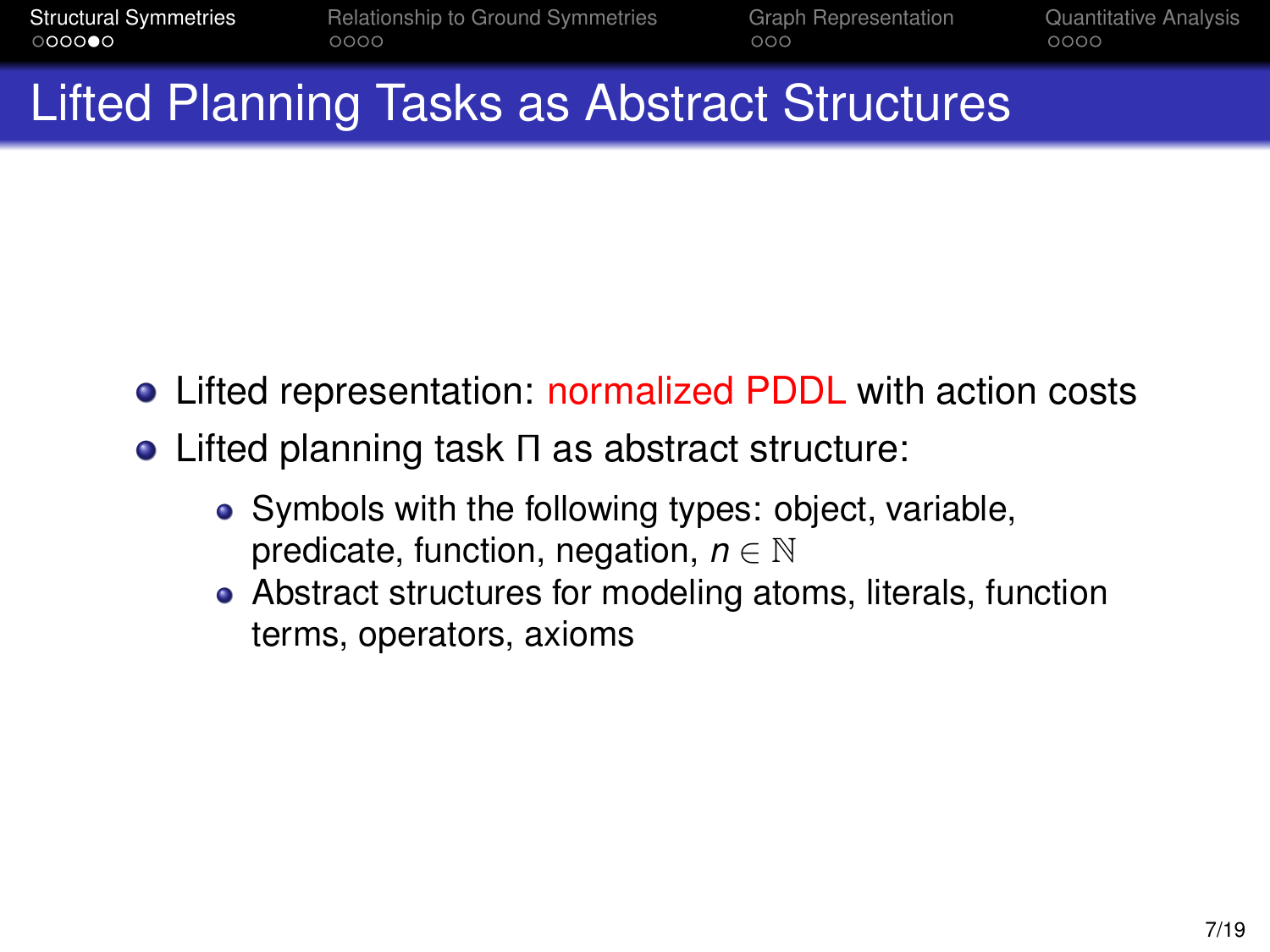[Structural Symmetries](#page-3-0) [Relationship to Ground Symmetries](#page-11-0) [Graph Representation](#page-19-0) [Quantitative Analysis](#page-24-0)<br>
00000 0000

### Example Operator (Spanner)

```
(:action pick-up
        :parameters (?s ?l)
        :precondition
            (and (LOCATION ?l)
                  (SPANNER ?s)
                  (bob-at ?l)
                  (spanner-at ?s ?l))
        :effect
            (and (not (spanner-at ?s ?l))
                  (carrying ?s)
                  (increase (total-cost) 1)))
```
 $\langle \{ \mathbf{s}, l \}, \rangle$ 

```
\{\langle location, l \rangle, \langle spanner, s \rangle, \langle bob-at, l \rangle, \langle spanner-at, s, l \rangle\},\\{\langle \emptyset, \emptyset, \langle \neg, \langle \textit{spanner-at}, s, \mathbf{I} \rangle \rangle, \langle \emptyset, \emptyset, \langle \textit{carrying}, s \rangle \},\}1)
```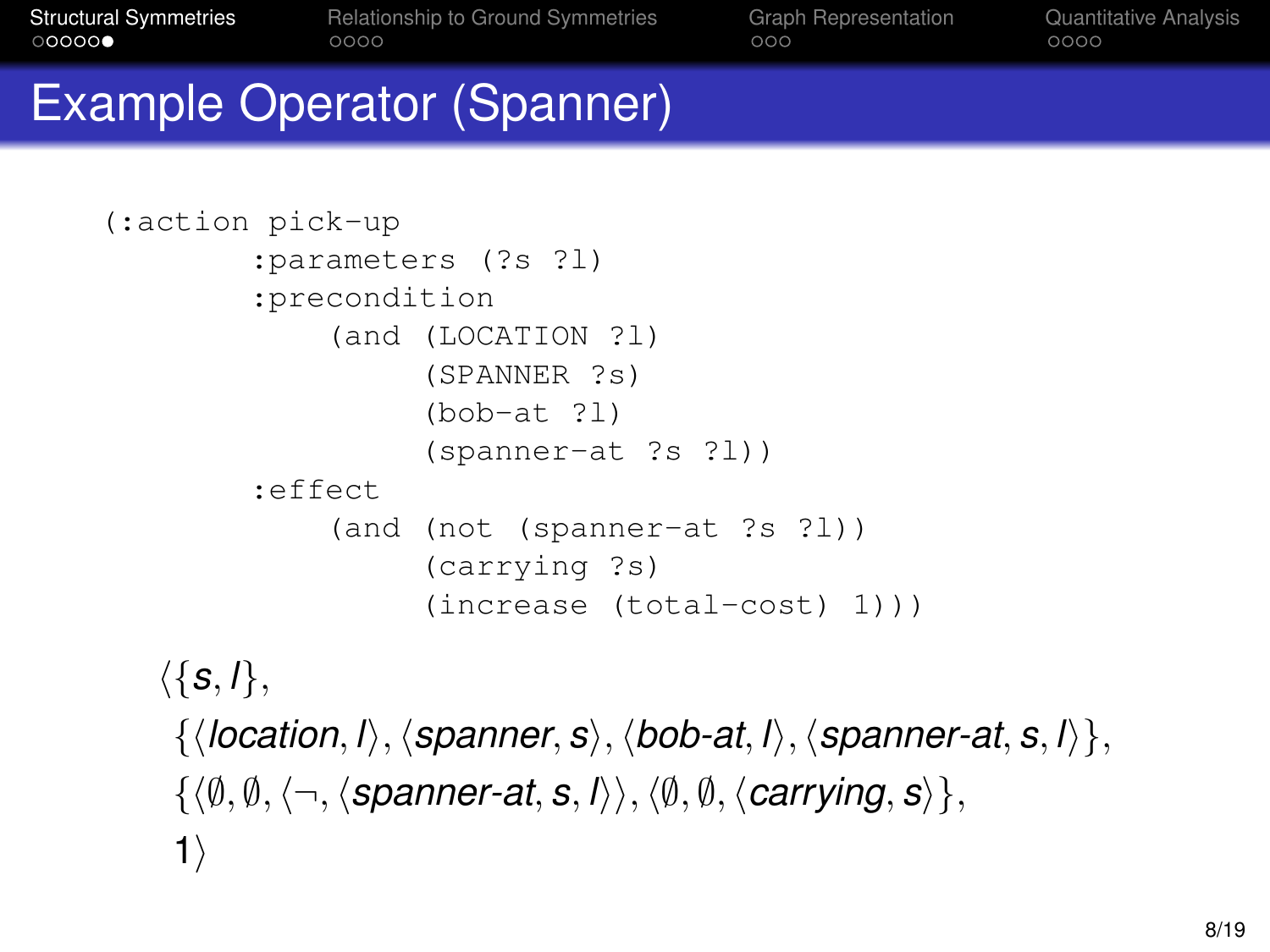<span id="page-11-0"></span>

[Structural Symmetries](#page-3-0) **[Relationship to Ground Symmetries](#page-11-0)** [Graph Representation](#page-19-0) [Quantitative Analysis](#page-24-0)<br>  $\begin{array}{cc}\n\bullet & \circ & \circ & \circ \\
\bullet & \bullet & \circ & \circ\n\end{array}$ 

## **Outline**



### 2 [Relationship to Ground Symmetries](#page-11-0)



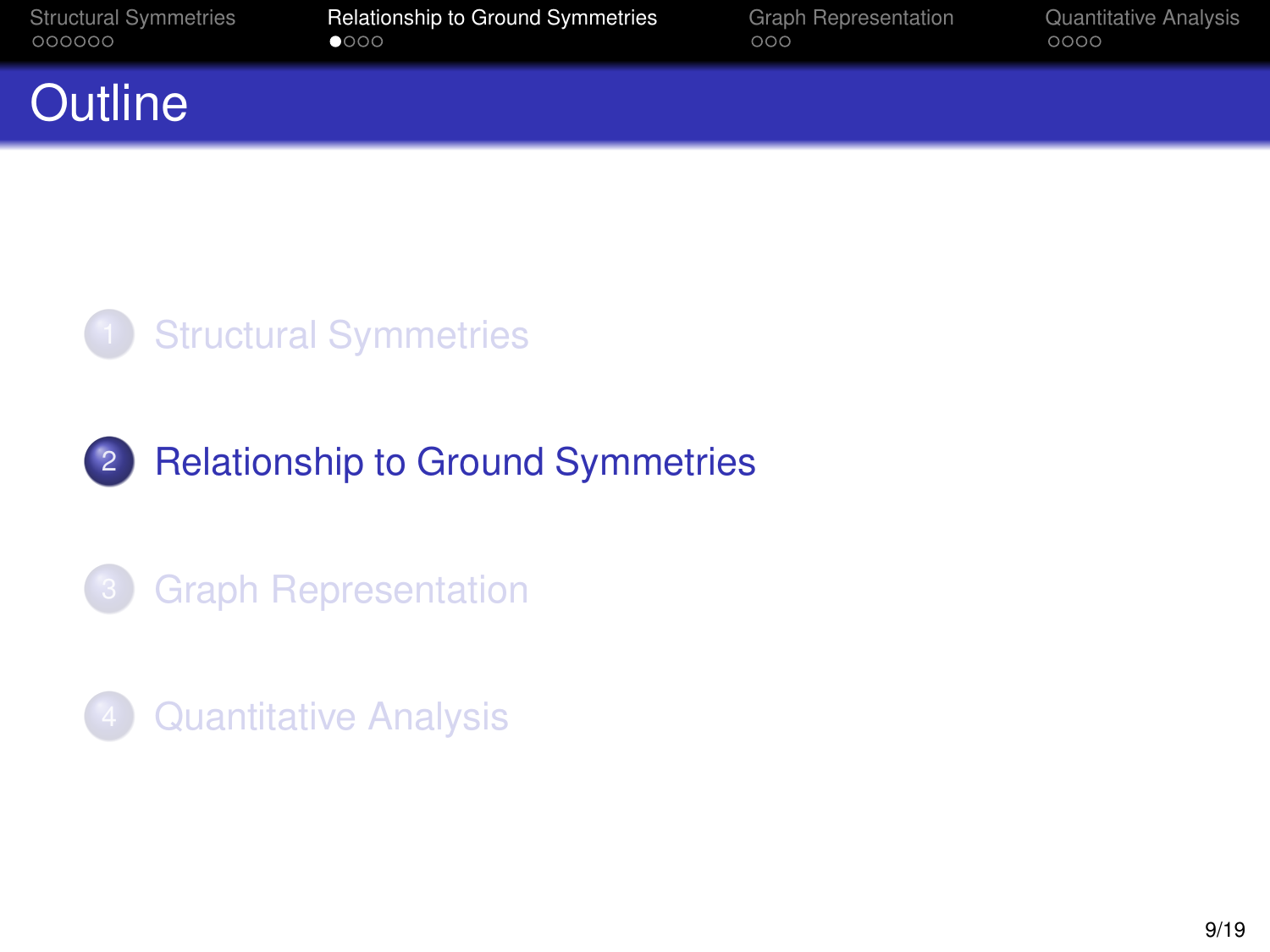| <b>Structural Symmetries</b> | <b>Relationship to Ground Symmetries</b> | <b>Graph Representation</b> | Quantitative Analysis |
|------------------------------|------------------------------------------|-----------------------------|-----------------------|
| 000000                       | ಿಂಂ                                      | 000                         | 0000                  |
| <b>Full Grounding</b>        |                                          |                             |                       |

**e** ground(Π): fully grounded planning task Π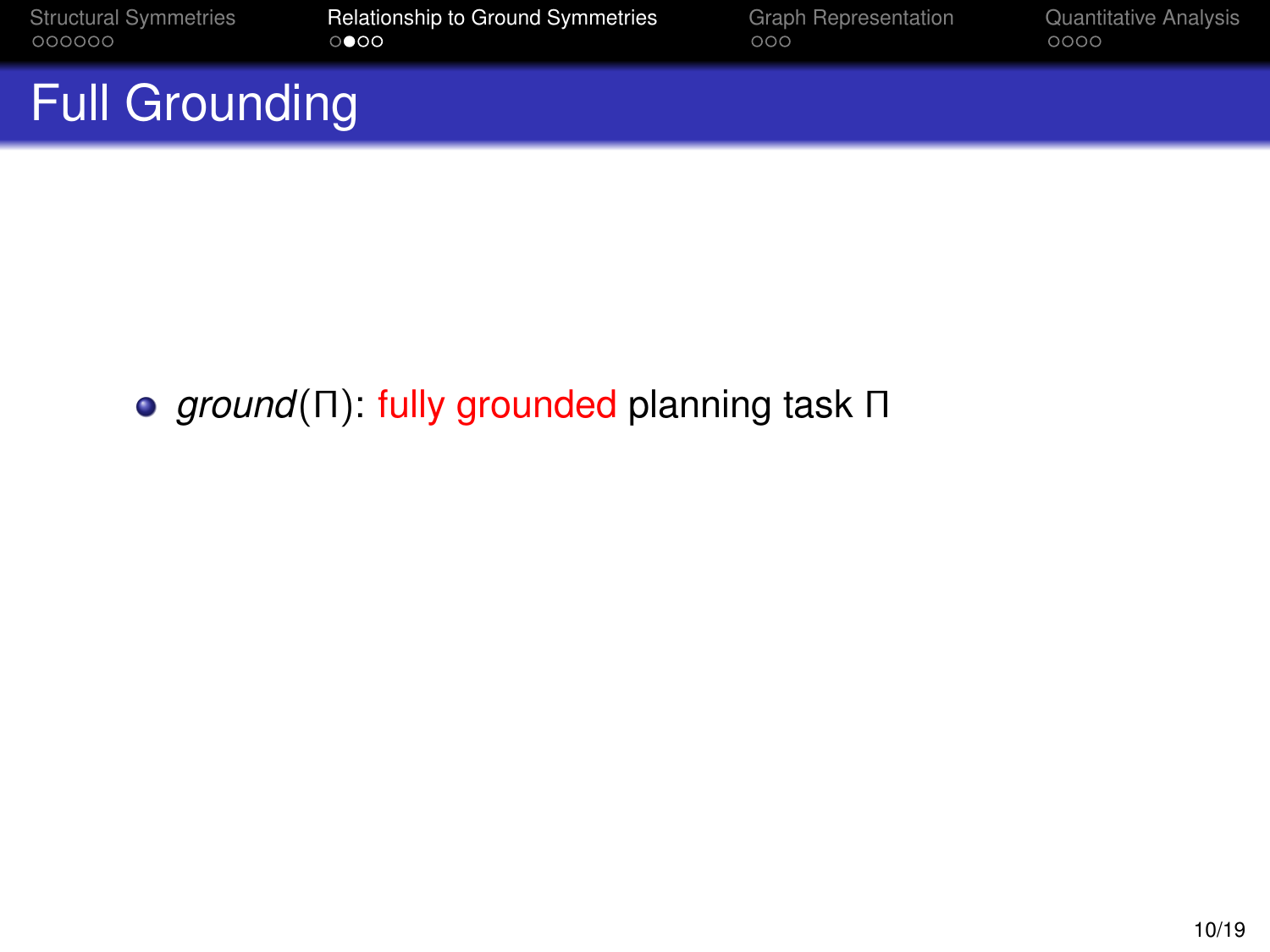| <b>Structural Symmetries</b> | <b>Relationship to Ground Symmetries</b> | <b>Graph Representation</b> | Quantitative Analysis |
|------------------------------|------------------------------------------|-----------------------------|-----------------------|
| 000000                       | ಿಂ⊙                                      | 000                         | 0000                  |
| <b>Full Grounding</b>        |                                          |                             |                       |

**•** ground(Π): fully grounded planning task Π

#### Theorem

*If* σ *is a structural symmetry for planning task* Π*, then* σ *is a structural symmetry for ground*(Π)*.*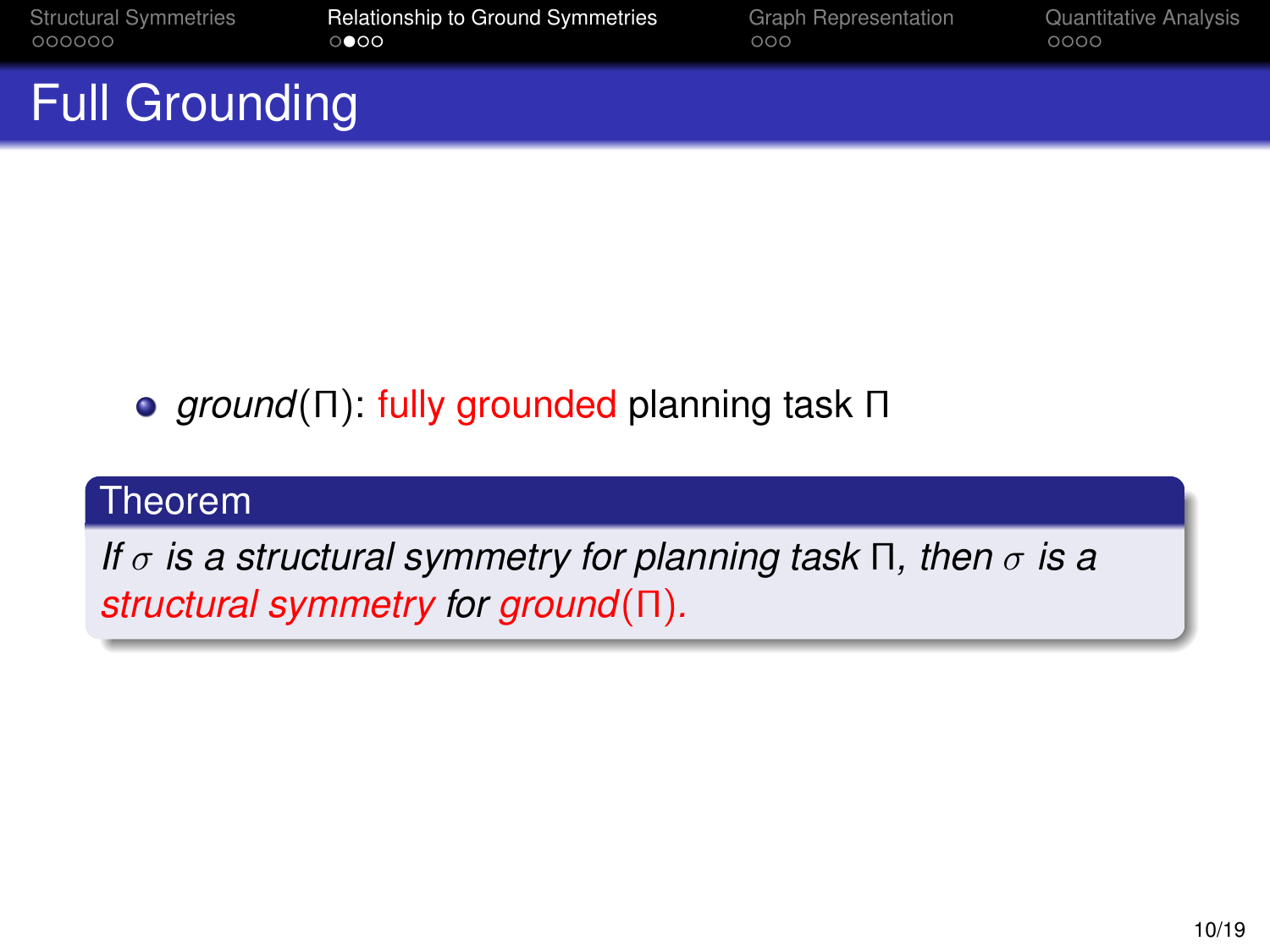[Structural Symmetries](#page-3-0) **[Relationship to Ground Symmetries](#page-11-0)** [Graph Representation](#page-19-0) [Quantitative Analysis](#page-24-0)<br>  $\begin{array}{cc}\n\text{C} & \text{C} & \text{C} \\
\text{C} & \text{C} & \text{C} \\
\text{D} & \text{D} & \text{D}\n\end{array}$ 

# Rational Grounding

- Full grounding infeasible in practice
- Optimized grounding: remove some irrelevant part of the task representation (reachability analysis)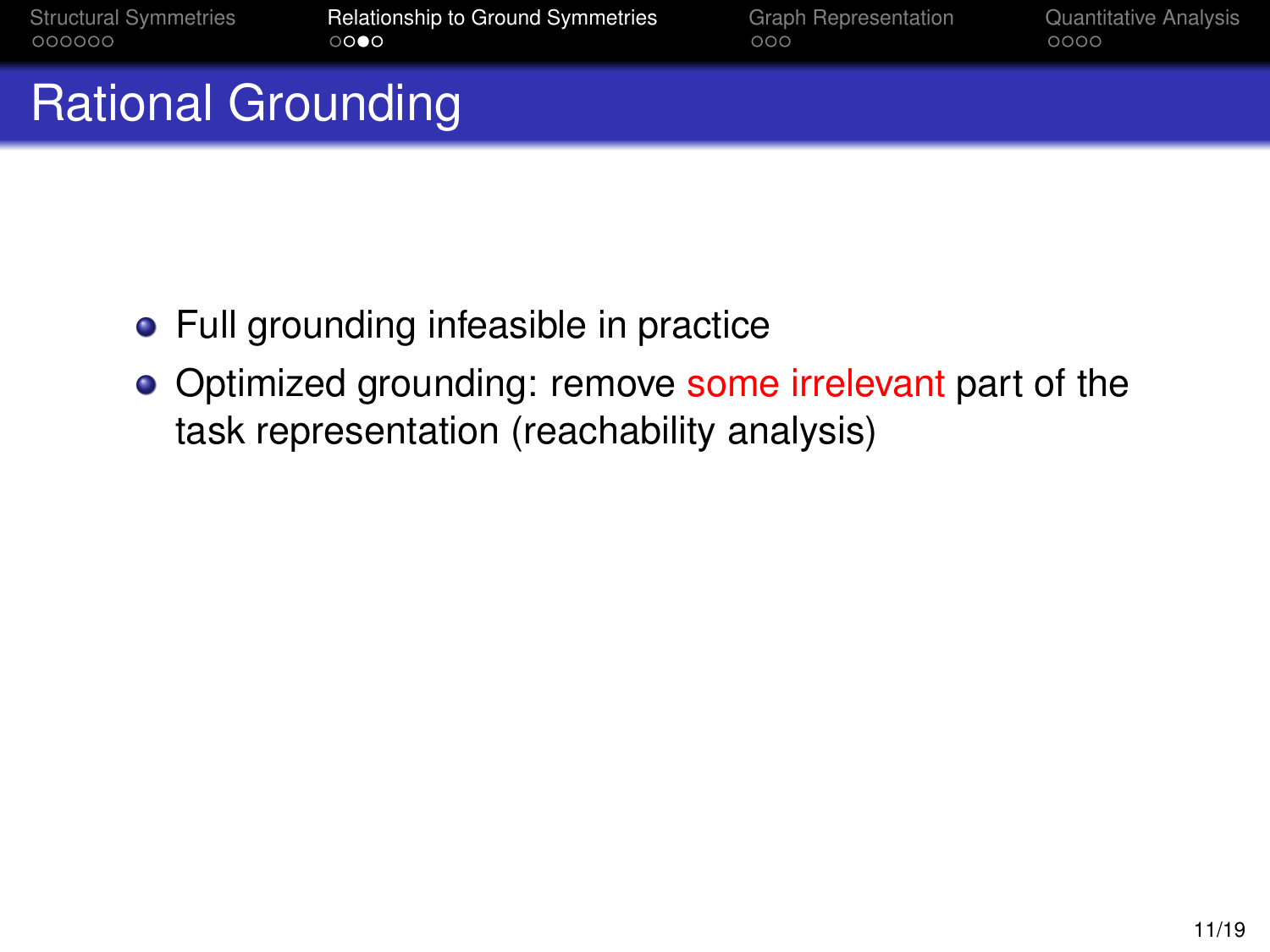[Structural Symmetries](#page-3-0) **[Relationship to Ground Symmetries](#page-11-0)** [Graph Representation](#page-19-0) [Quantitative Analysis](#page-24-0)<br>  $\begin{array}{cc}\n\text{C} & \text{C} & \text{C} \\
\text{C} & \text{C} & \text{C} \\
\text{D} & \text{D} & \text{D}\n\end{array}$ 

# Rational Grounding

- Full grounding infeasible in practice
- Optimized grounding: remove some irrelevant part of the task representation (reachability analysis)
- Rational grounding (*groundrat*(Π)): remove all or no symmetric irrelevant parts

#### Theorem

*If* σ *is a structural symmetry for planning task* Π*, then* σ *is a structural symmetry for groundrat*(Π)*.*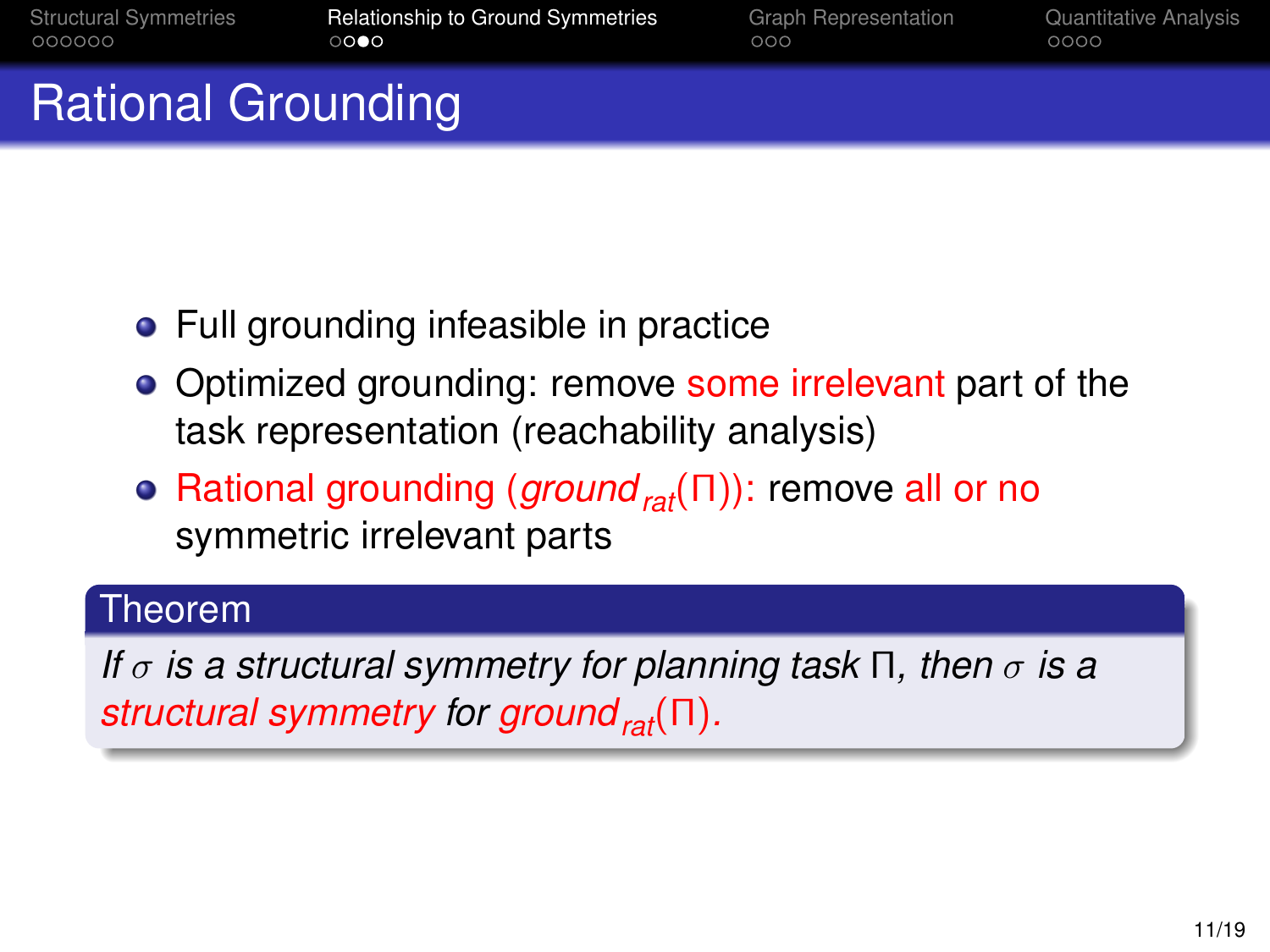[Structural Symmetries](#page-3-0) **[Relationship to Ground Symmetries](#page-11-0)** [Graph Representation](#page-19-0) [Quantitative Analysis](#page-24-0)<br>  $\begin{array}{cc}\n\text{C} & \text{C} & \text{C} \\
\text{C} & \text{C} & \text{C} & \text{C}\n\end{array}$ 

## Relationship to Propositional STRIPS Symmetries

**• Propositional STRIPS tasks: set of symbols contains** atoms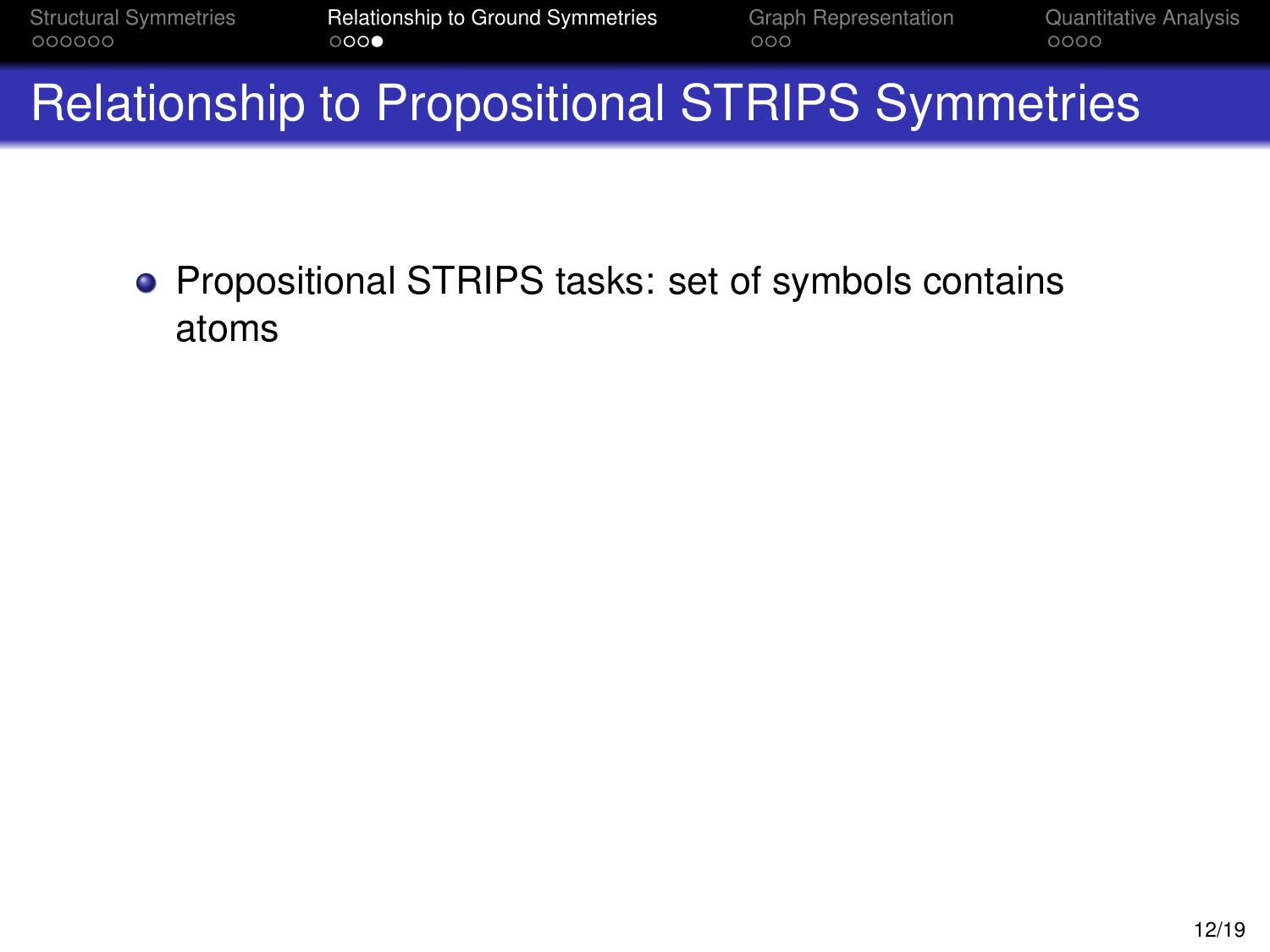# Relationship to Propositional STRIPS Symmetries

- Propositional STRIPS tasks: set of symbols contains atoms
- Representational differences:
	- Example symmetry of STRIPS task Π:  $\sigma(P(a)) = P(a)$  and  $\sigma(P(b)) = Q(b)$
	- No analogous symmetry with abstract structures: cannot map predicate *P* to both *Q* and *P*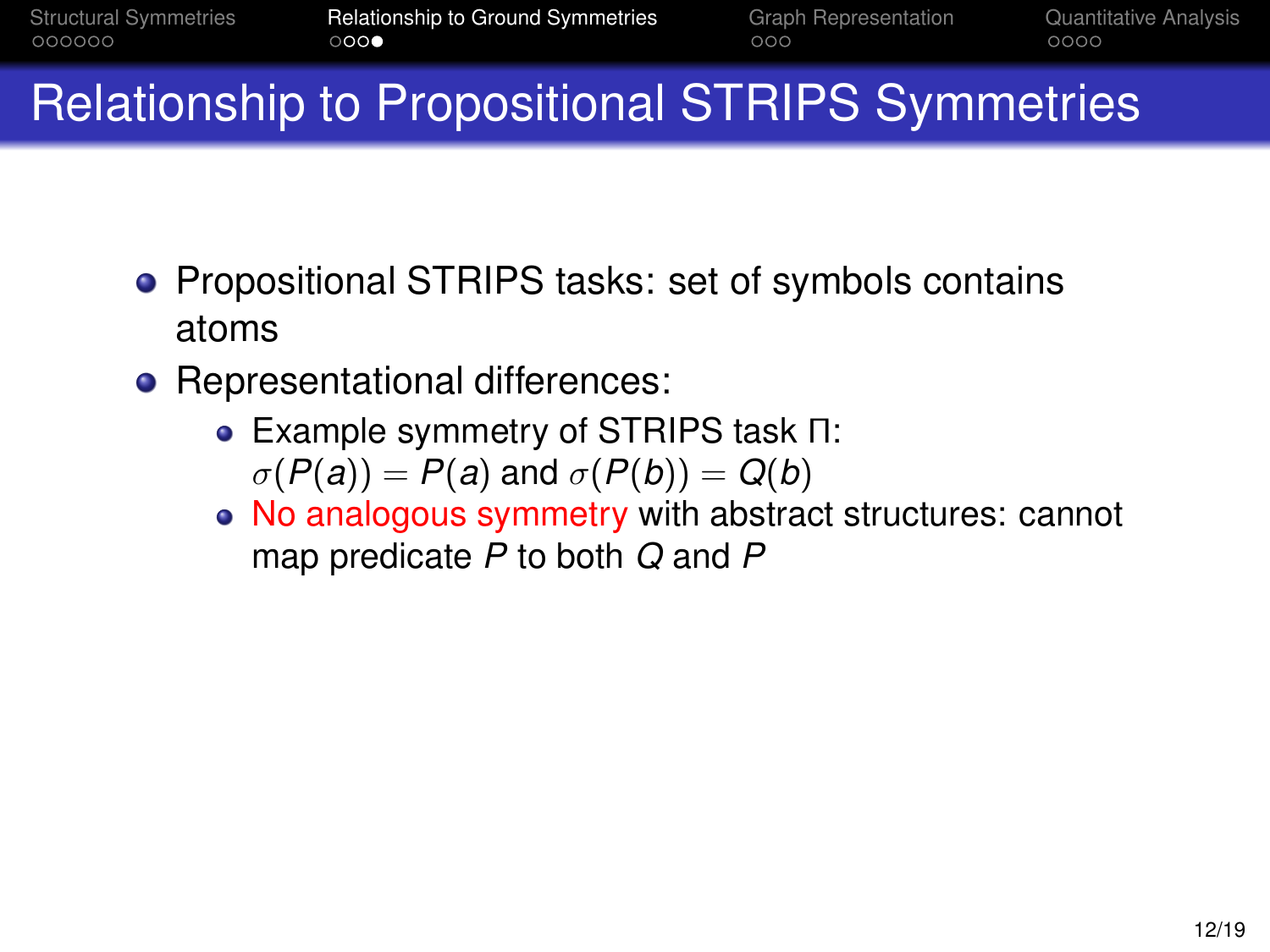# Relationship to Propositional STRIPS Symmetries

- **Propositional STRIPS tasks: set of symbols contains** atoms
- Representational differences:
	- Example symmetry of STRIPS task Π:  $\sigma(P(a)) = P(a)$  and  $\sigma(P(b)) = Q(b)$
	- No analogous symmetry with abstract structures: cannot map predicate *P* to both *Q* and *P*
- Other direction:
	- **If**  $\sigma$  symmetry of ground task Π (in our definition), then  $\sigma$ also symmetry of Π (in STRIPS)
	- **If**  $\sigma$  symmetry of lifted task Π, then  $\sigma$  also transition graph symmetry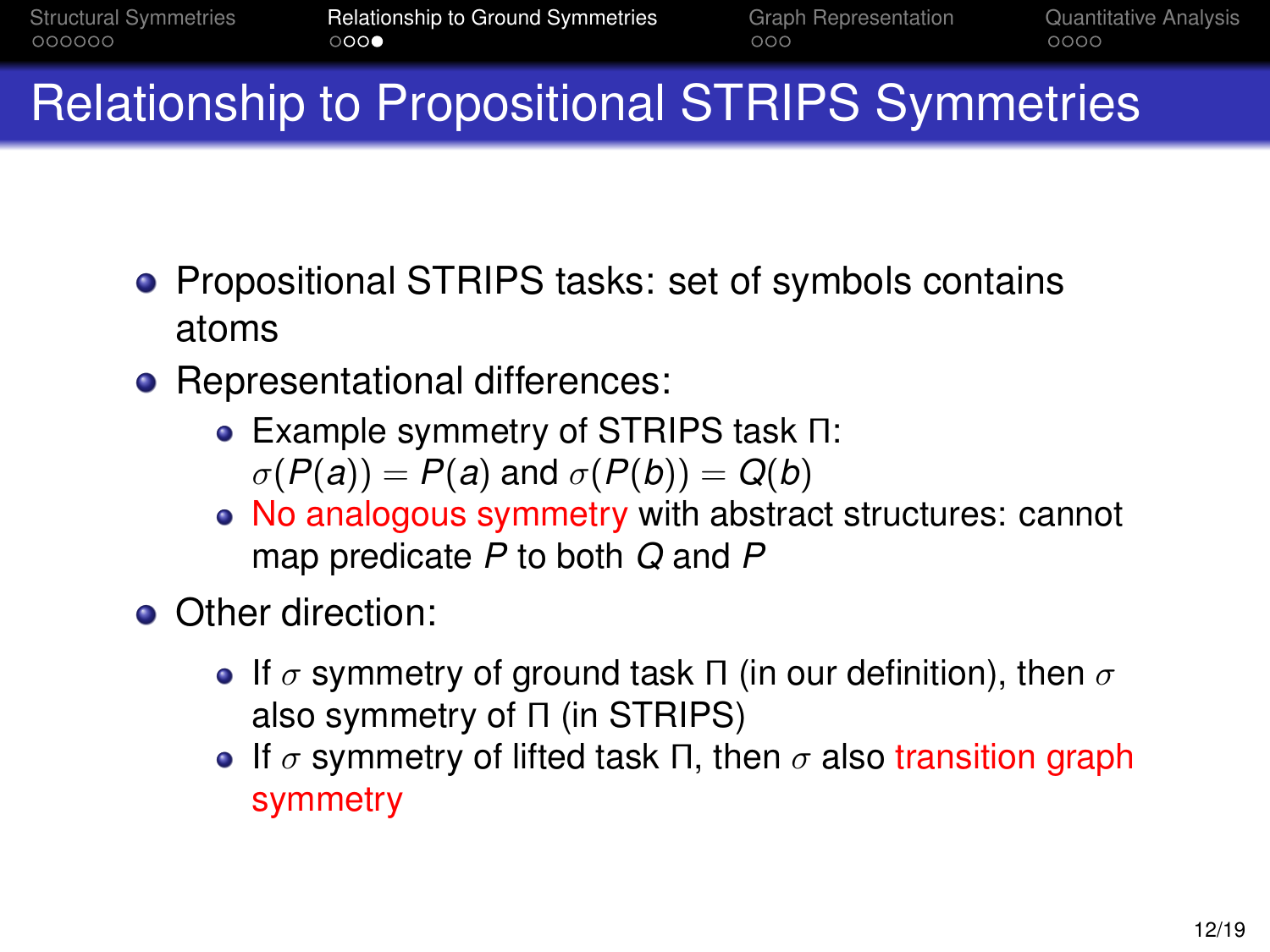<span id="page-19-0"></span>

| <b>Structural Symmetries</b> | Relationship to Ground Symmetries | <b>Graph Representation</b> | Quantitative Analysis |
|------------------------------|-----------------------------------|-----------------------------|-----------------------|
| 000000                       | 0000                              | $\bullet$                   | 0000                  |
| <b>Outline</b>               |                                   |                             |                       |

# **[Structural Symmetries](#page-3-0)**

## **[Relationship to Ground Symmetries](#page-11-0)**



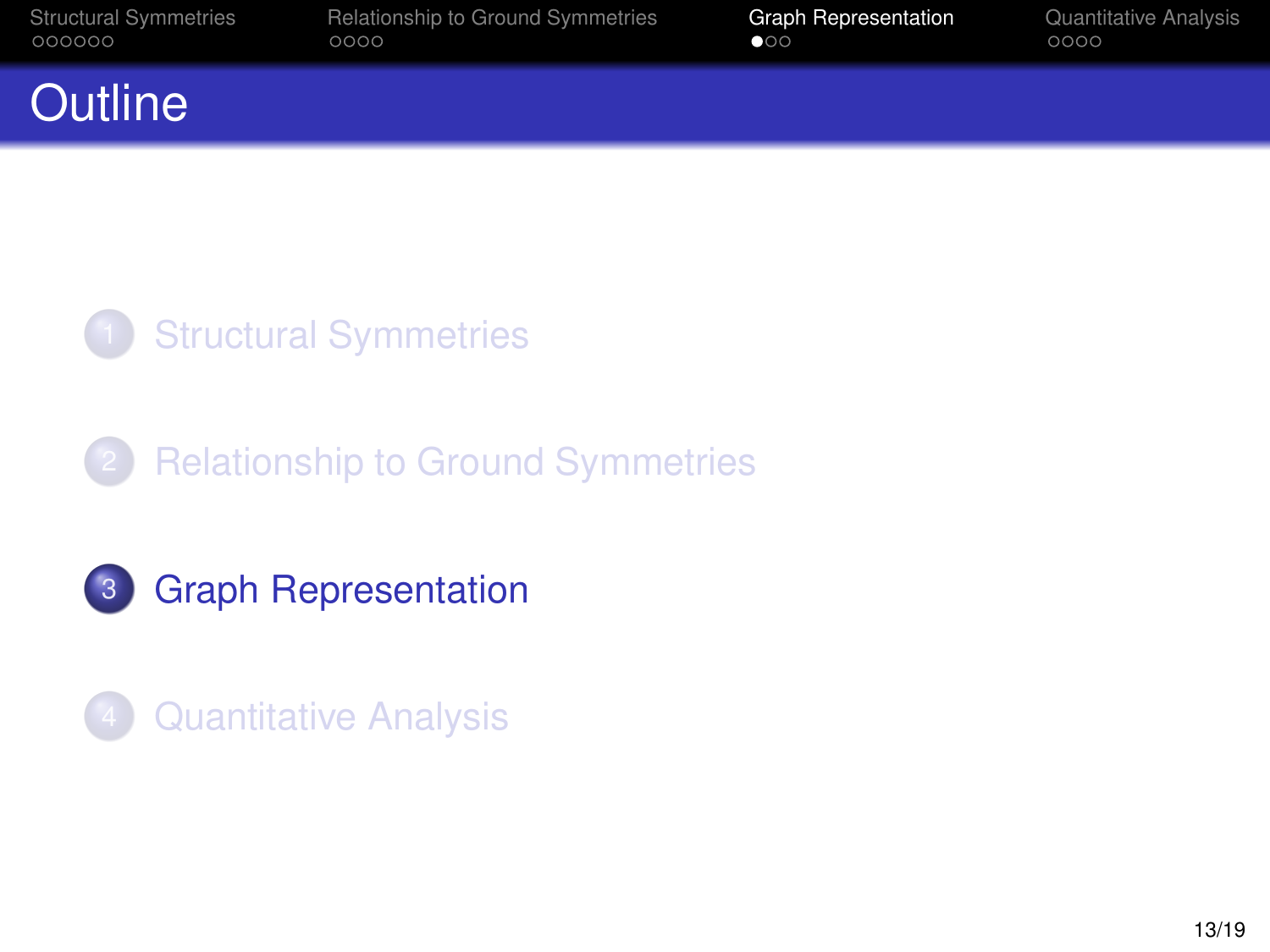[Structural Symmetries](#page-3-0) [Relationship to Ground Symmetries](#page-11-0) [Graph Representation](#page-19-0) [Quantitative Analysis](#page-24-0)

## Abstract Structure Graph

\n- $$
S = \{a, b, c, d\}, t(a) = t(b) = t_1, t(c) = t(d) = t_2
$$
\n- $A = \{\langle a, c \rangle, \langle b, d \rangle, \{c, d\}\}$
\n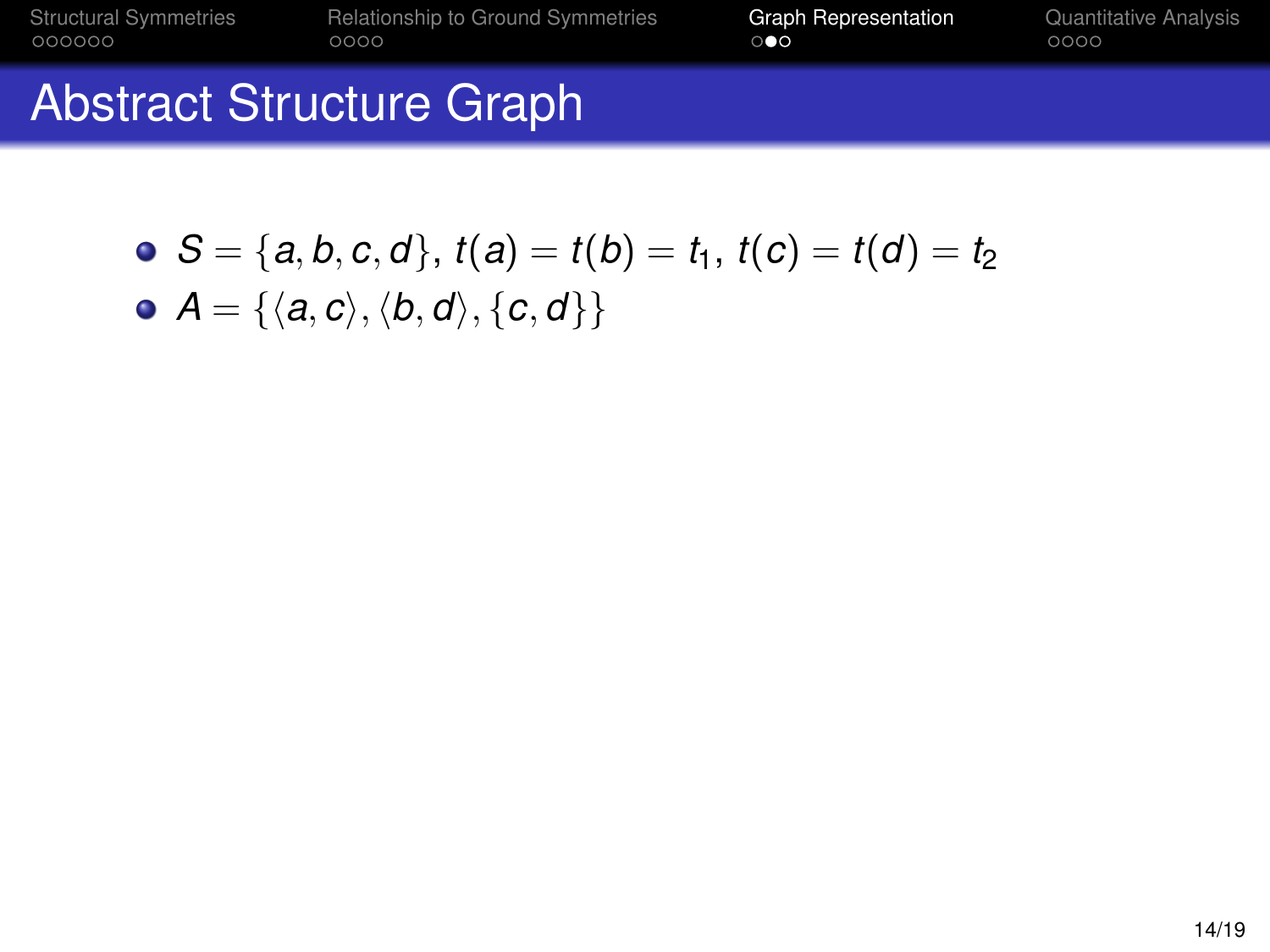[Structural Symmetries](#page-3-0) [Relationship to Ground Symmetries](#page-11-0) [Graph Representation](#page-19-0) [Quantitative Analysis](#page-24-0)

## Abstract Structure Graph

• 
$$
S = \{a, b, c, d\}, t(a) = t(b) = t_1, t(c) = t(d) = t_2
$$
  
\n•  $A = \{\langle a, c \rangle, \langle b, d \rangle, \{c, d\}\}$ 

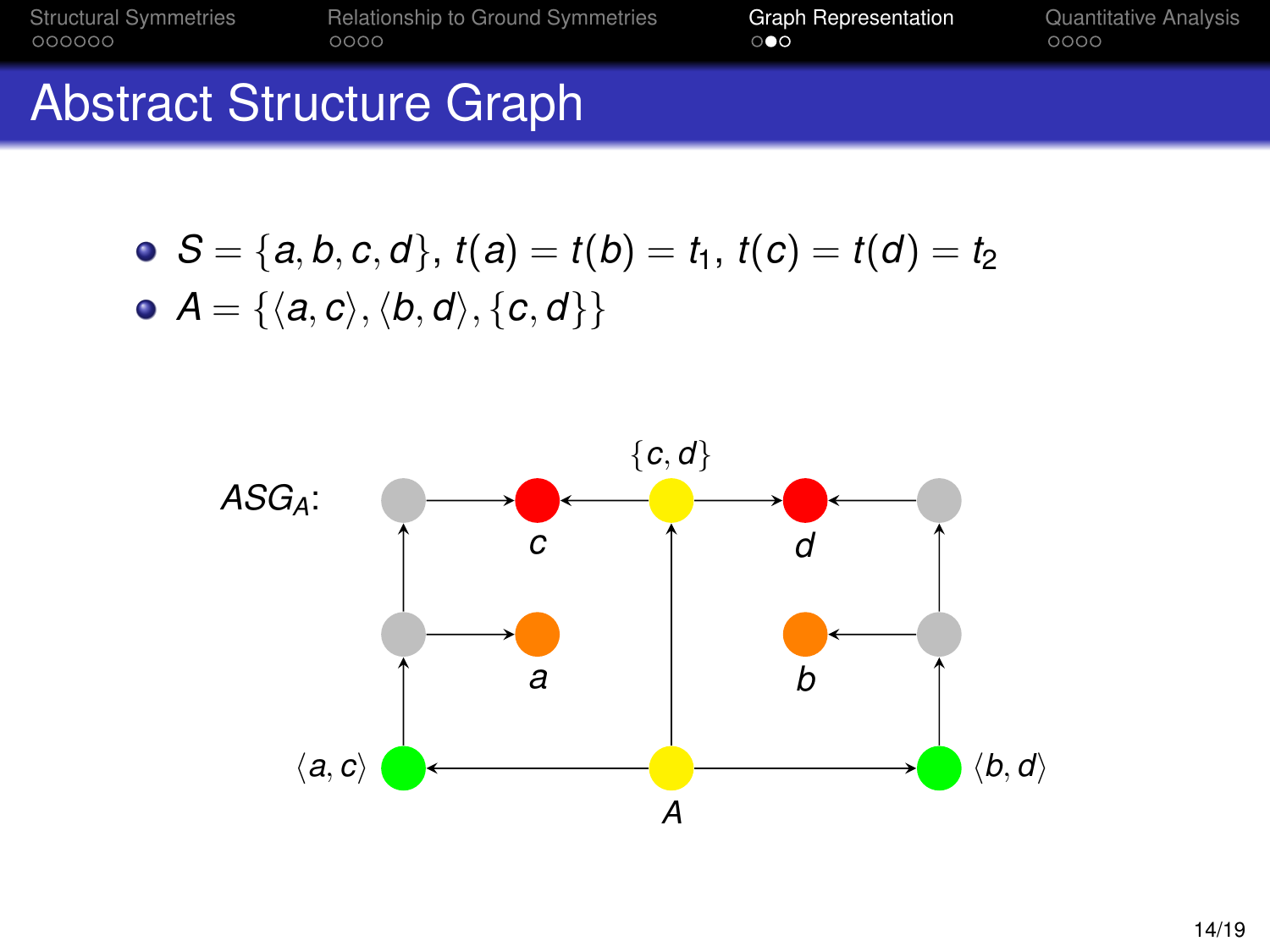|        | <b>Structural Symmetries</b> |
|--------|------------------------------|
| 000000 |                              |

[Relationship to Ground Symmetries](#page-11-0) **[Graph Representation](#page-19-0)** [Quantitative Analysis](#page-24-0)<br>  $\begin{array}{c}\n\bullet \\
\bullet\n\end{array}$ 

## **Properties**

Let *A* be an abstract structure.

#### Theorem

*Every colored graph automorphism of ASG<sup>A</sup> induces a structural symmetry of A.*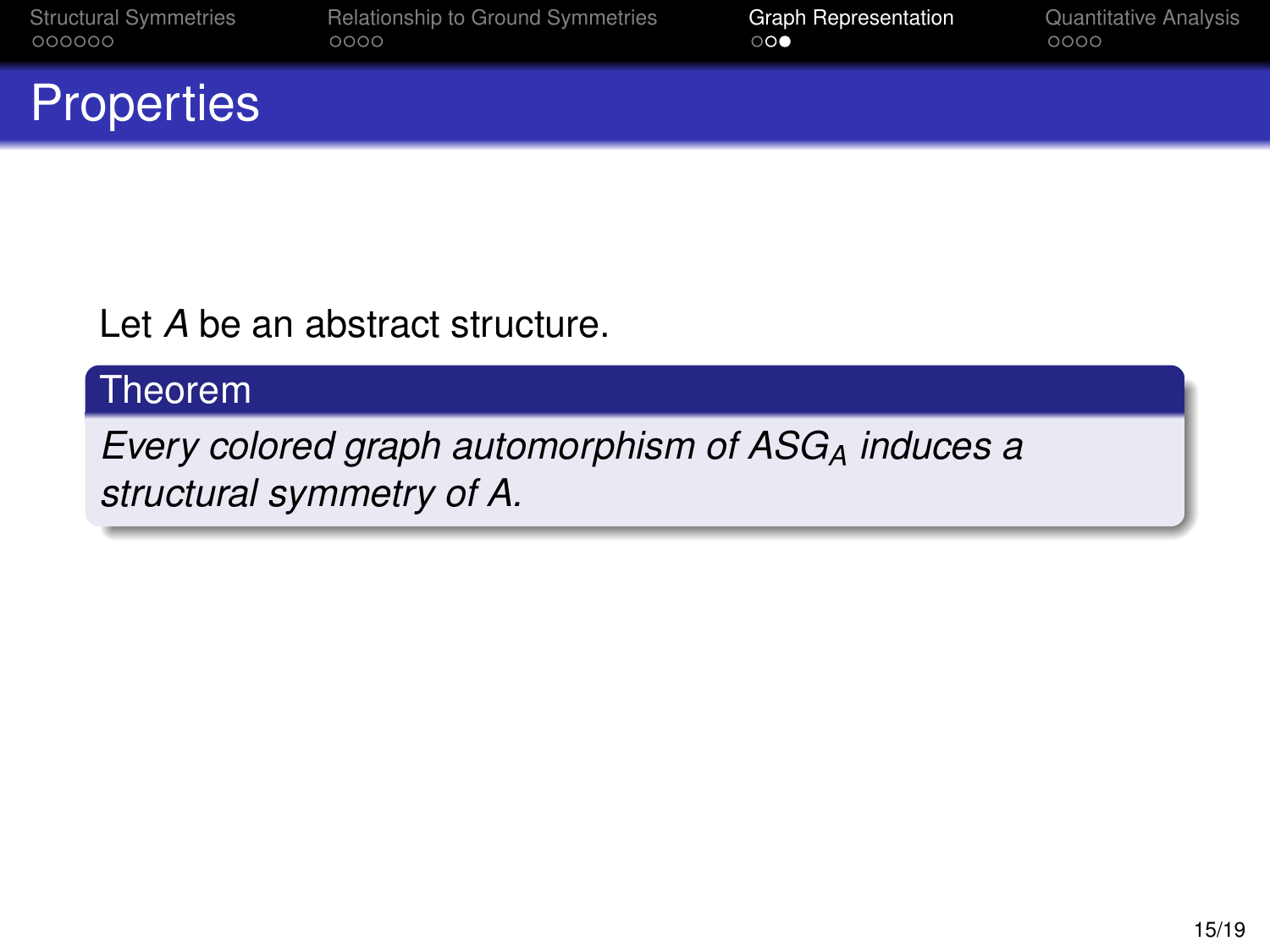|        | <b>Structural Symmetries</b> |
|--------|------------------------------|
| 000000 |                              |

[Relationship to Ground Symmetries](#page-11-0) **[Graph Representation](#page-19-0)** [Quantitative Analysis](#page-24-0)<br>  $\begin{array}{cc}\n\circ \circ \circ & \circ \\
\circ \circ \bullet & \circ \circ \circ\n\end{array}$ 

## **Properties**

Let *A* be an abstract structure.

#### Theorem

*Every colored graph automorphism of ASG<sup>A</sup> induces a structural symmetry of A.*

#### Theorem

*Every structural symmetry of A induces a colored graph automorphism of ASGA.*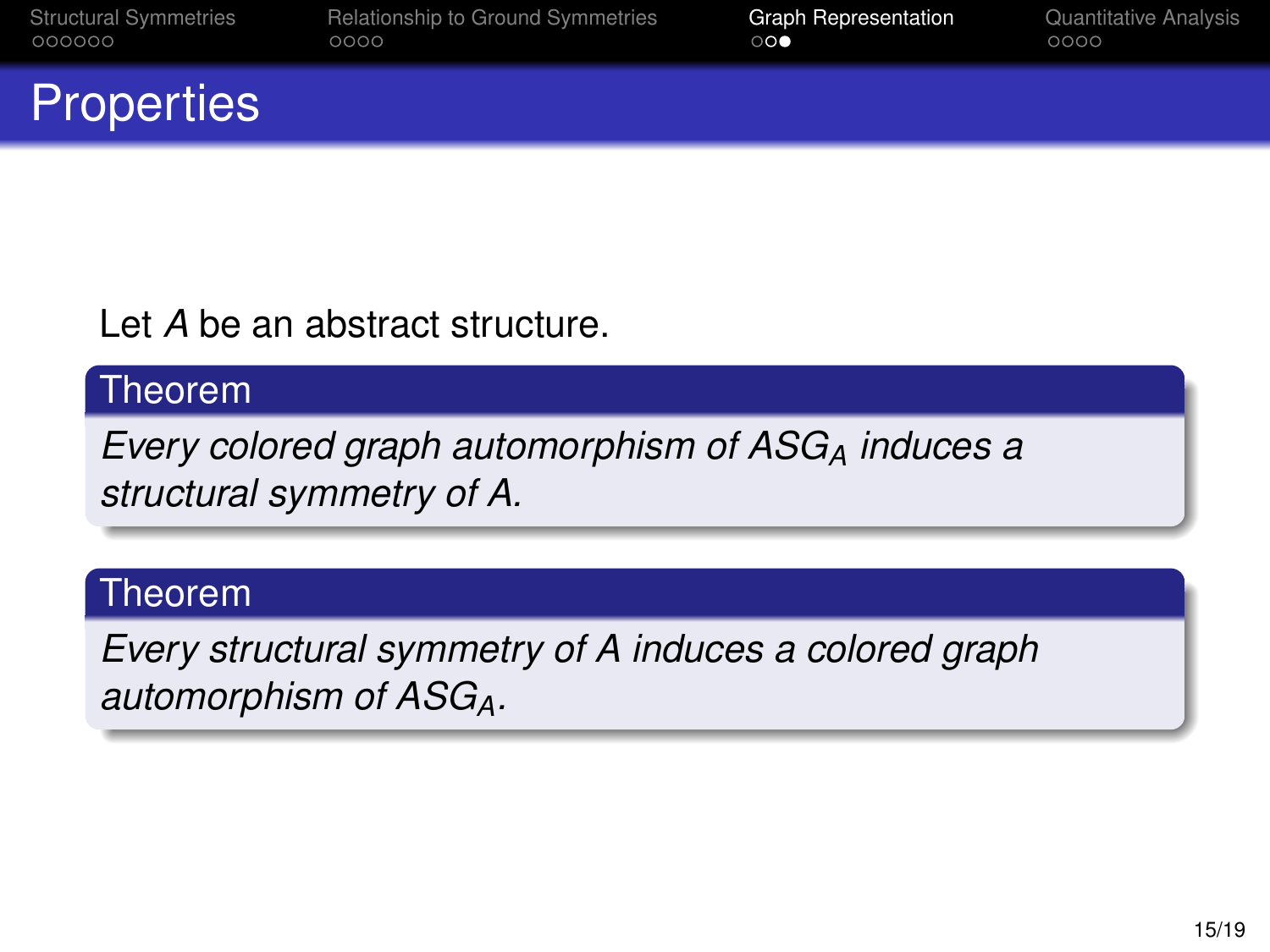<span id="page-24-0"></span>

|        | <b>Structural Symmetries</b> |
|--------|------------------------------|
| 000000 |                              |

[Relationship to Ground Symmetries](#page-11-0) [Graph Representation](#page-19-0) **[Quantitative Analysis](#page-24-0)**<br>  $\begin{array}{cc}\n\text{000} & \text{Q} \\
\text{001} & \text{Q} \\
\text{002}\n\end{array}$ 

## **Outline**



**[Relationship to Ground Symmetries](#page-11-0)** 



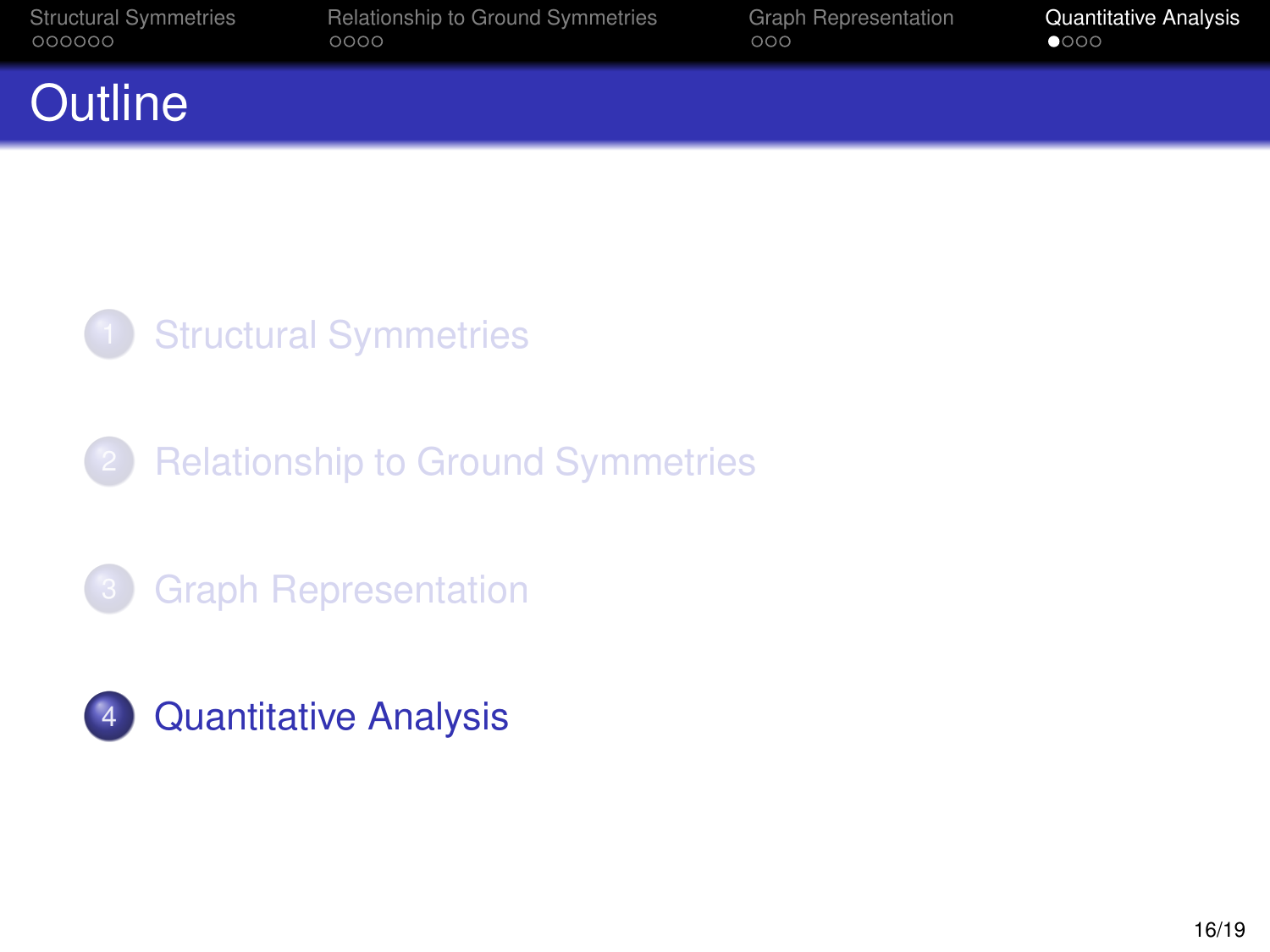[Structural Symmetries](#page-3-0) [Relationship to Ground Symmetries](#page-11-0) [Graph Representation](#page-19-0) [Quantitative Analysis](#page-24-0)<br>  $\frac{1}{00000}$ 

## Summarized Results

- Roughly  $53\%$  of IPC tasks with lifted symmetries
- Ground symmetry groups often larger than lifted ones
- Quick computation using abstract structure graphs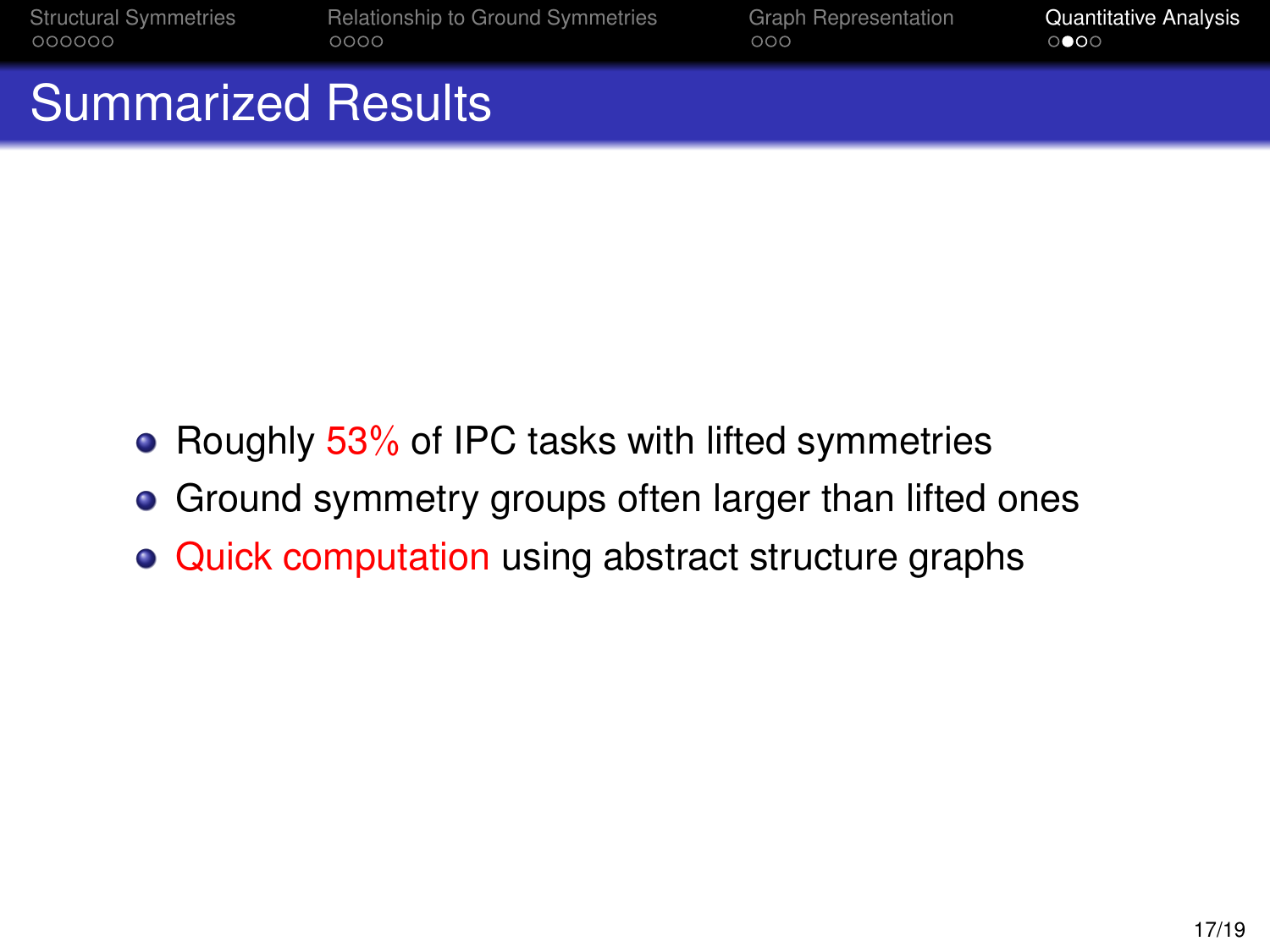[Structural Symmetries](#page-3-0) [Relationship to Ground Symmetries](#page-11-0) [Graph Representation](#page-19-0) [Quantitative Analysis](#page-24-0)<br>  $\begin{array}{cc}\n\text{OOOOO} & \text{OOO} \\
\text{OOO} & \text{OOO}\n\end{array}$ 

### Size of PDG vs. Abstract Structure Graph

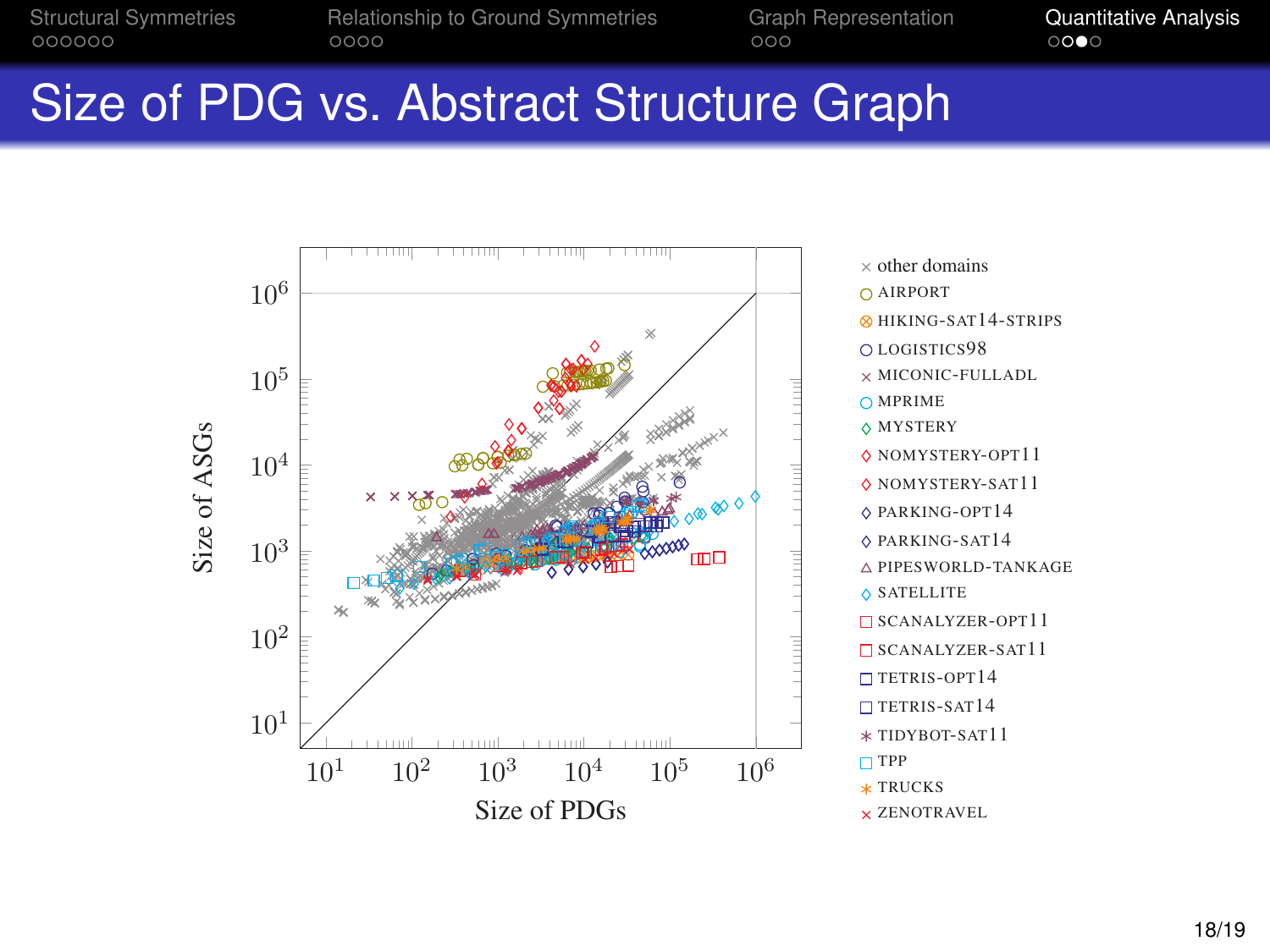|        | <b>Structural Symmetries</b> |
|--------|------------------------------|
| 000000 |                              |

[Relationship to Ground Symmetries](#page-11-0) [Graph Representation](#page-19-0) [Quantitative Analysis](#page-24-0)<br>  $\begin{array}{cc}\n\text{000}\n\text{000}\n\end{array}$ 

## Conclusions

- Summary:
	- Structural symmetries of the lifted representation
	- Lifted symmetries also ground symmetries
	- Graph representation of planning tasks
	- Many lifted symmetries in IPC benchmarks